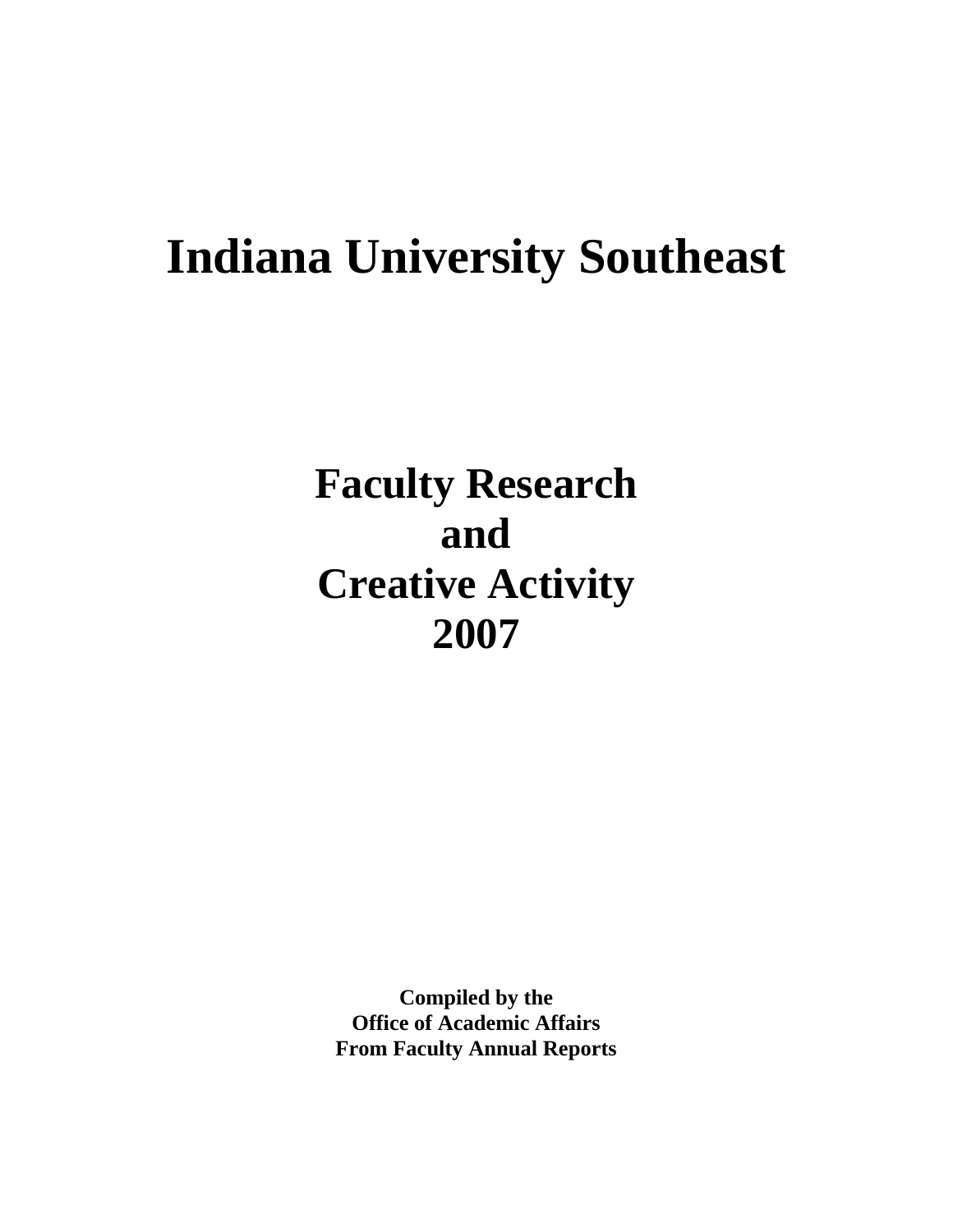### **ARTICLES**

Abernethy, Michael. "Anti-gay slurs could have lasting effects on younger generations." (2007). *The Sun Journal*. Http://www.sunjournal.com/story/213061**-** 3/bsection/Antigay\_slurs\_could\_have\_lasting\_effects\_on\_younger\_generations/.

Abernethy, Michael. 28 articles with *Popmatters.com*.

Abernethy, Michael. "Illness brings to light inequities for gay couples." (2007). *The Sun Journal*. Http://www.sunjournal.com/story/198693- 3/bsection/Illness\_brings\_to\_light\_inequities\_for\_gay\_couples/.

Allen, Anne. Modernity and Tradition: Western Architecture Styles in Village Samoa. *Pacific Arts*, NS vol. 6, 2007: 14-23.

Allen, Anne. The Tie that Binds: *Siapo*, Western Cloth and Samoan Social Space. In Hybrid Textiles: *Pragmatic Creativity and Authentic Innovations in Pacific Cloth*, Special Issue, *Pacific Arts*. NS, vol. 3-5, 2007: 94-103.

Allen, Anne. Transforming Samoan Space into Place: Dance and the Construction of Community. *The International Journal of the Arts in Society*. Vol. 1, No. 5, 2007: 1-10.

Allen, Anne, ed. *Special Focus: Pacific Architecture*. NS fol. 6, *Pacific Arts*, 2007.

Babione, C. & Camahalan, F. (2007). Shifting Paradigms in teacher Inquiry Assessment and Program Evaluation, Ohio Journal Of Teacher Education, 20(1), 5-11.

Baker, Crump. On pi g-closed sets and continuity, *Kochi Journal of Mathematics*, 2(2007). 35- 42.

Baker, Crump. Weakly contra-continuous functions, *International Journal of Pure and Applied Mathematics*, 40(2007), 265-271.

Barry, James Jr. "The Growth of the Social Realm in Arendt's Post-Mortem of the Nation-State." Published in *Telos* in the spring of 2007.

Bell, S., Fowler, S., Hinkle, J., McIlvoy, L., & Thompson, HJ (2007). Best Practices: Prevention of urinary complications. Synapse 34(5); 4, 6.

Bell, S., Fowler, S., Hinkle, J., McIlvoy, L., & Thompson, HJ (2007). Best Practices: Prevention of Constipation. Synapse 34(2); 3, 6-7.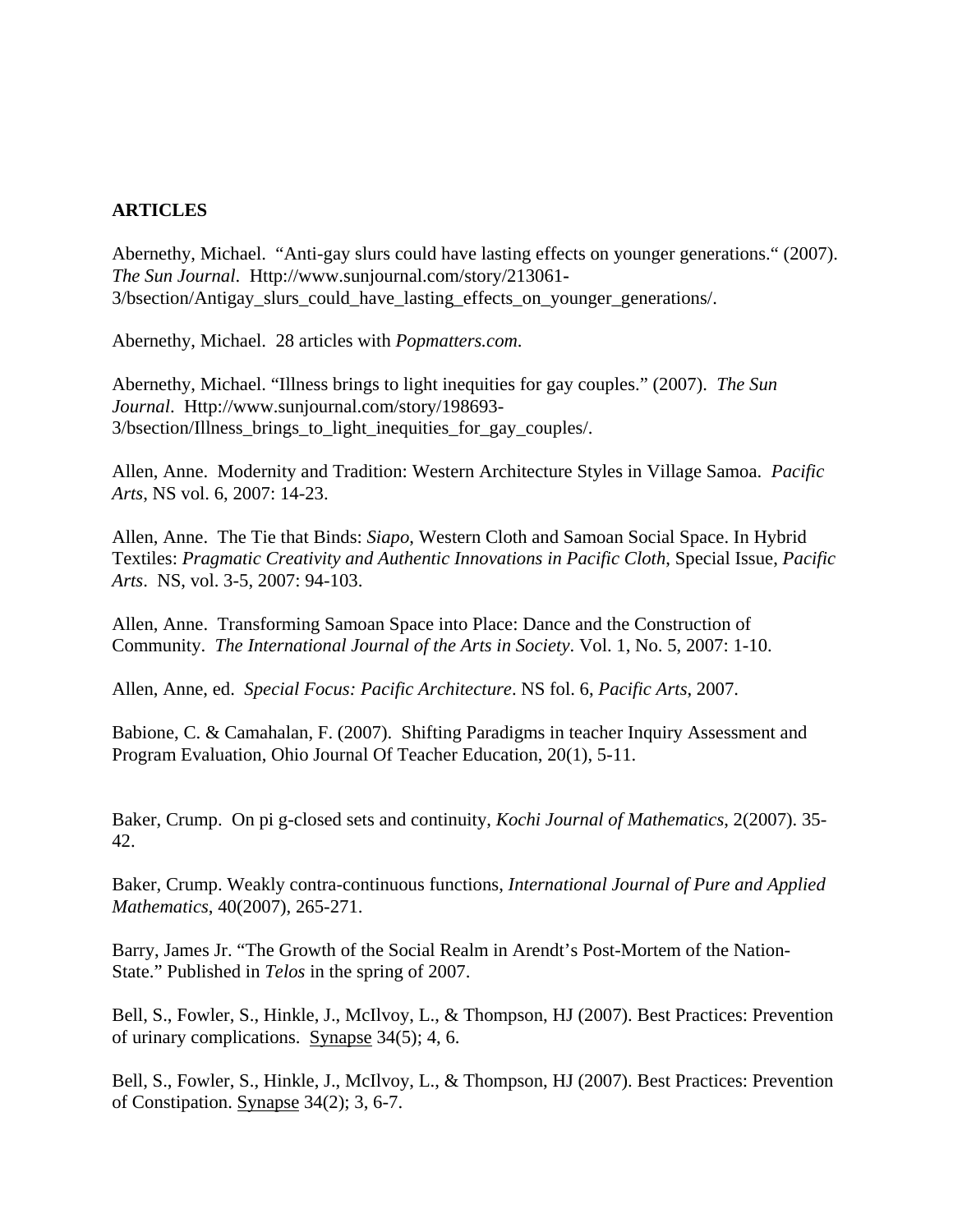Dufrene, U.B. & White, J., 2007. Indiana Evidence on the Employment Beta: A Simple Tool for Evaluating the Desirability of Targeted Sectors. *Indiana Business Review*, 4-9.

Dufrene, U.B. & Altmann, J. (2007). The Professional and Business Services Sector: Employment Changes Across Indiana. *Indiana Business Review*, 82 (2), 1-6.

Dufrene, U.B. & He, Y. (2007). Southern Indiana Bank Deposit Market. *INContext*, 8 (3), 12- 14.

Dufrene, U.B. & He, Y. (2007). New Residential Permit Trends in Southern Indiana. *INContext, 8(1),* 10-12.

Dufrene, U.B. & Swartz, B. (2007). Casino Impact on Orange County's Labor Market - Early Evidence. *INContext*, 4-6.

Dufrene, U.B. (2007). Louisville Metro Continues to Add Jobs. *INContext*.

Eplion, D. And Keefe, T. (2007) Practical Tips for Preventing Cheating on Online Exams. Online Classroom. Http://www.magnapubs.com/issues/magnapubs/ff/4\_4/news/600136-1.html

Eplion, D. And Keefe, T. (2007) Best Practices for Formative Assessment: Empirical and Anecdotal Evidence from a College Classroom. eLearn International Conference Proceedings 2007.

Faulk, Dagney. "Manufacturing Employment in Indiana: 1963-2002." *Indiana Policy Review*  18.3 (Summer 2007).

Faulk, Dagney. "Using Human-Capital Theory to Establish a Potential-Income Tax" (with Jorge Martinez-Vazquez and Sally Wallace) *Finanzarchiv: Public Finance Analysis* (a peer-reviewed European journal), 63.1 (2007).

Finkel, D., Reynolds, C.A., McArdle, J.J., & Pedersen, N.L. (2007). Age changes in processing speed as a leading indicator of cognitive aging. *Psychology and Aging, 22*, 558-568.

Finkel, D., Reynolds, C.A., McArdle, J.J., & Pedersen, N.L. (2007). Cohort differences in trajectories of cognitive aging. *Journals of Gerontology: Psychological Sciences, 62B*, P286- 294.

Finkel, D. & McGue, M. (2007). Genetic and environmental influences on intraindividual variation in reaction time. *Experimental Aging Research*, *33*, 13-35.

Forinash, K. "Reply to comment on Brownian motion using video apture"; Eur. J. Phys. 28 (2007) L43-L43.

Haklin Kim, Sung Shin, and Chang Oan Sung. "Evaluation of Interval-based Dynamic Voltage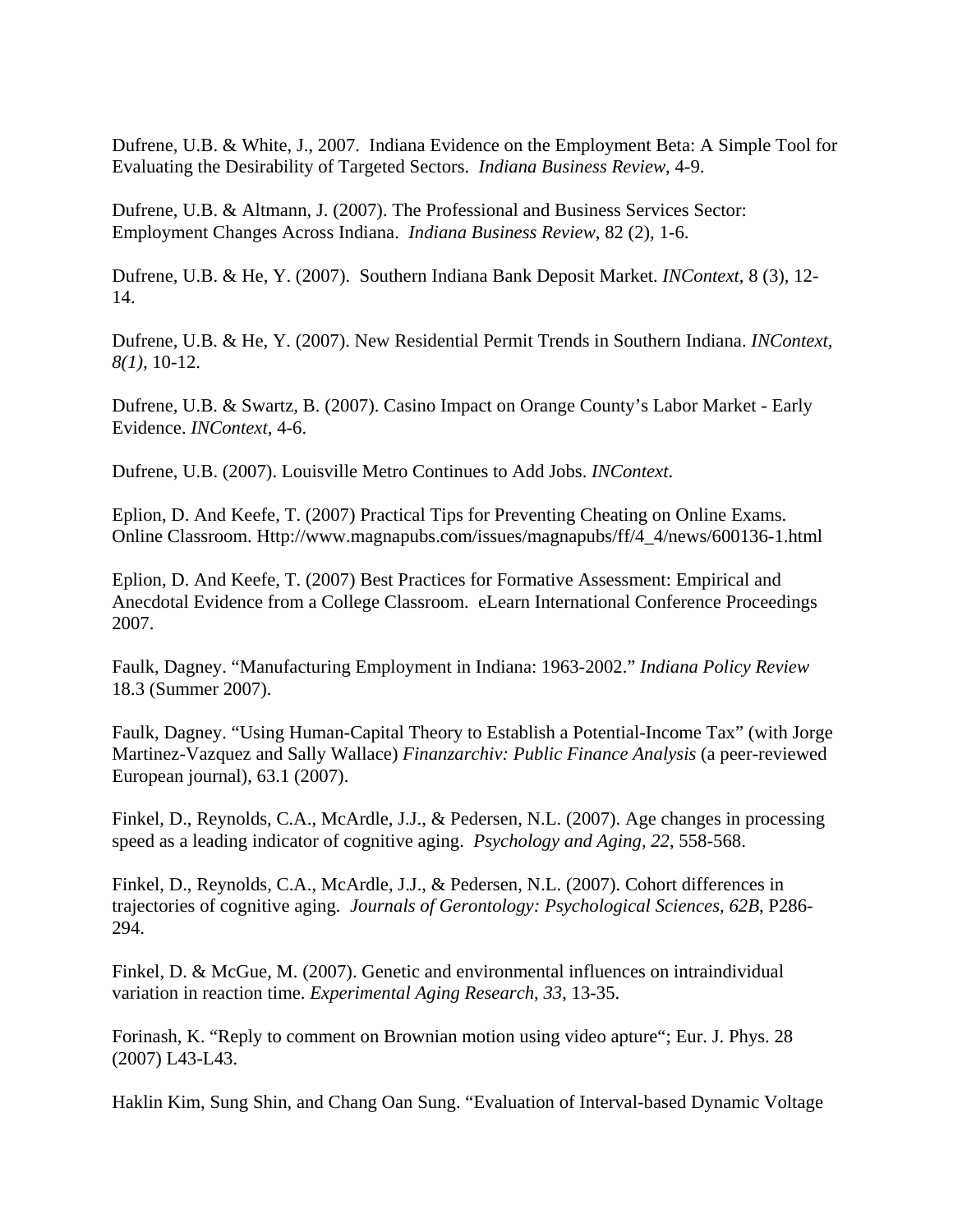Scaling Algorithms on Mobil Linux System," 2007 ACM Symposium on Applied Computing, Seoul, Korea (March 2007), p. 1141-1145.

Hannel, Thaddaeus, Emmanuel O. Otu and Mark P. Jensen. Thermochemistry of the extraction of bismuth (III) with Bis(2-ethylhexyl) phosphoric and 2-Ethylhexylphenylphosphoric acids. *Solvent Extraction and Ion Exchange* 25, 241-256, 2007.

Hare, Sara C. 2007. "Coding Open-ended Responses: Battered Women's Opinions on Prosecution." In *Teaching About Family Violence: A Collection of Instructional Materials*. 3rd edition. Edited by Barbara Keating. Washington, DC; American Sociological Association.

Hare, Sara C. 2007. "Coding Open-ended Responses: Battered Women's Opinions on Prosecution." In *Teaching About Family Violence: A Collection of Instructional Materials*. 4<sup>th</sup> edition. Edited by Barbara Keating. Washington, DC; American Sociological Association.

Harris, M., Aebischer, K. & Klaus, T. (2007). The whitewater process: software product development in small IT business, *Communications of the ACM*, 50(5), 89-93.

Harris, K., Harris, R., and Eplion, D. (2007) Personality Leader - Member Exchanges, and Work Outcomes. Journal of Behavior and Applied Management, 8 (2), 92-107.

Harris, K.J., Kacmar, K.M., & Zivnuska, S. (2007). An Investigation of Abusive Supervision as a Predictor of Performance and the Meaning of Work as a Moderator of the Relationship. *Leadership Quality, 18*, 252-263.

Harris, R.B. (2007). Some Positive Techniques for Improving Student Learning: Some Basics, Some Experiences, and more. Journal of Computer Sciences in Colleges, 23 (1), 64-69.

Harris, K.J. & Brouer, R. (2007). Dispositional and Situational Moderators of the Leader Member Exchange - Work Tension Relationship. *Journal of Applied Social Psychology, 37* (7), 1418-1441.

Harris, K.J., Kacmar, K.M., Zivnuska, S. & Shaw, J.D. (2007). The Impact of Political Skill on Impression Management Effectiveness. *Journal of Applied Psychology, 92* (1), 278-285.

Harris, R.B. (2007). Monitoring Student Activities in a Computer Classroom: Nifty Tools. Journal of Computer Sciences in Colleges, 23 (1), 107.

Harvey, P., Harris, K.J., Harris, R.B., & Wheeler, A.R. (2007). Attenuating the Effects of Social Stress: The Impact of Political Skill, *Journal of Occupational Health Psychology, 12*, 105-115.

Hollenbeck, J.E. *An Avian Connection as a Catalyst to the 1918-1919 Influenza Pandemic* The Hoosier Science teacher. Volume 23. No. 2. Pp. 38-46. Winter 2007.

Hollenbeck, James. *Teaching ESL within the Science Content*, ESL Magazine. Volume 54. Number 6, p. 25-28. November/December. 2007.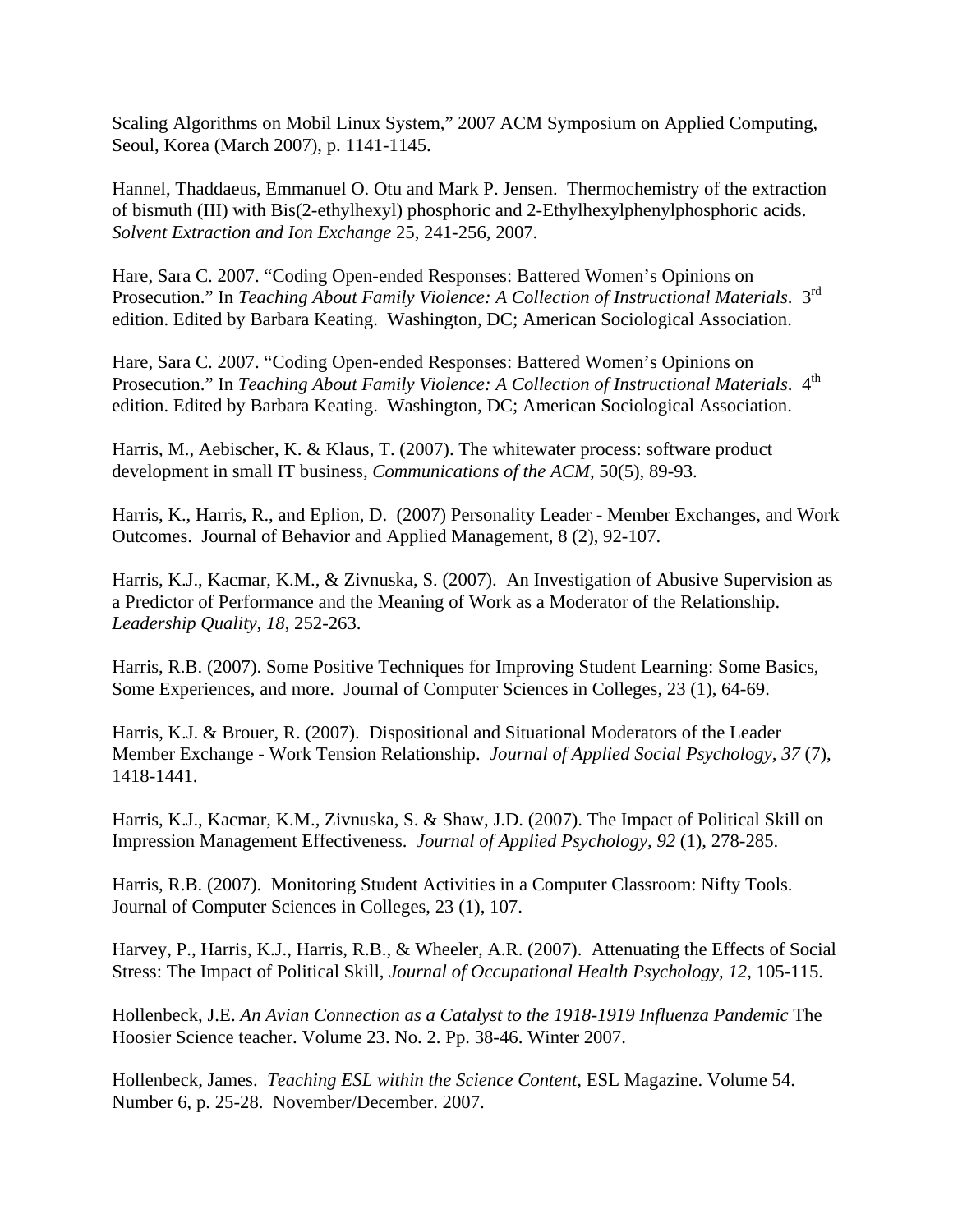Hollenbeck, J. "An Avian Connection as a Catalyst to the 1918-1919 Influenza Pandemic" The Hoosier Science Teacher. Volume 33, Number 2. Winter 2007.

Hyungbae Park, and Chang Oan Sung. "Fault Tolerant Linux Kernel 1.6 with The Check Point and Recovery Facility," International Conference on Convergence Technology and Information Convergence 2007, Anaheim, California (November 2007), p. 41-45.

Jackman, Michael. "Can Mid-Market Merchants Comply with PCI Standards in Time?" *CIO Magazine*. December, 2007.

Jamski, William. "Movie Time!" *Mathematics Teacher*, Volume 101, Number 1 (August 2007), pp. 13, 15.

Jamski, William. "Rescramble Game: Where LAB GEAR Becomes ALGEBRA," methnexus.www.edu, January 14, 2007.

Jamski, William. "Old Numbers," http://jokelibrary.net/pipermail/jokes\_jokelibrary.net/2006- September/000079.html.

Jamski, William. Selected Calendar Problems. *Mathematics Teacher*, Volume 101, Number 4 (November 2007), pp. 281, 283.

Jamski, William. Selected Calendar Problems. *Mathematics Teacher*, Volume 101, Number 1 (August 2007), pp. 13, 15.

Jamski, William. "Ask Tom Why," *Mathematics Teacher*, Volume 100, Number 7 (March 2007), pp. 491, 493.

Jamski, William. Poster Problem 17. Calendar Problems Favorite 100. (National Council of Teachers of Mathematics: Reston, VA, 2007).

Joyce, A.L, R.E. Hunt, S.B. Vinson, J.S. Bernal. 2007. Courtship songs of the *Contesia flavipes*  complex. SIV International Entomophagous Insects Workshop. 25pp. Journal of Insect Sicence 7:16, available online: insectscience.org/7/16/

Kacmar, K.M., Harris, K.J., & Nagy, B. (2007). Further Validation of the Bolino and Turnley Impression Management Scale. *Journal of Behavioral and Applied Management, 9* (1), 16-32.

Keefe, T. And Eplion, D. (2007) Exploring the Benefits of On-line Formative Assessment in a College Classroom. **Academic Business World International Conference Proceedings 2007.**

King, G. III (2007). Narcissism and effective crisis management: A review of potential problems and pitfalls. Journal of Contingencies and Crisis Management, 15 (4), 183-193. Koerber, A. Darnowski, DW (2007). Prey preference in two aquatic bladderworts. *Carnivorous Plant Newsletter* 36; 57-61.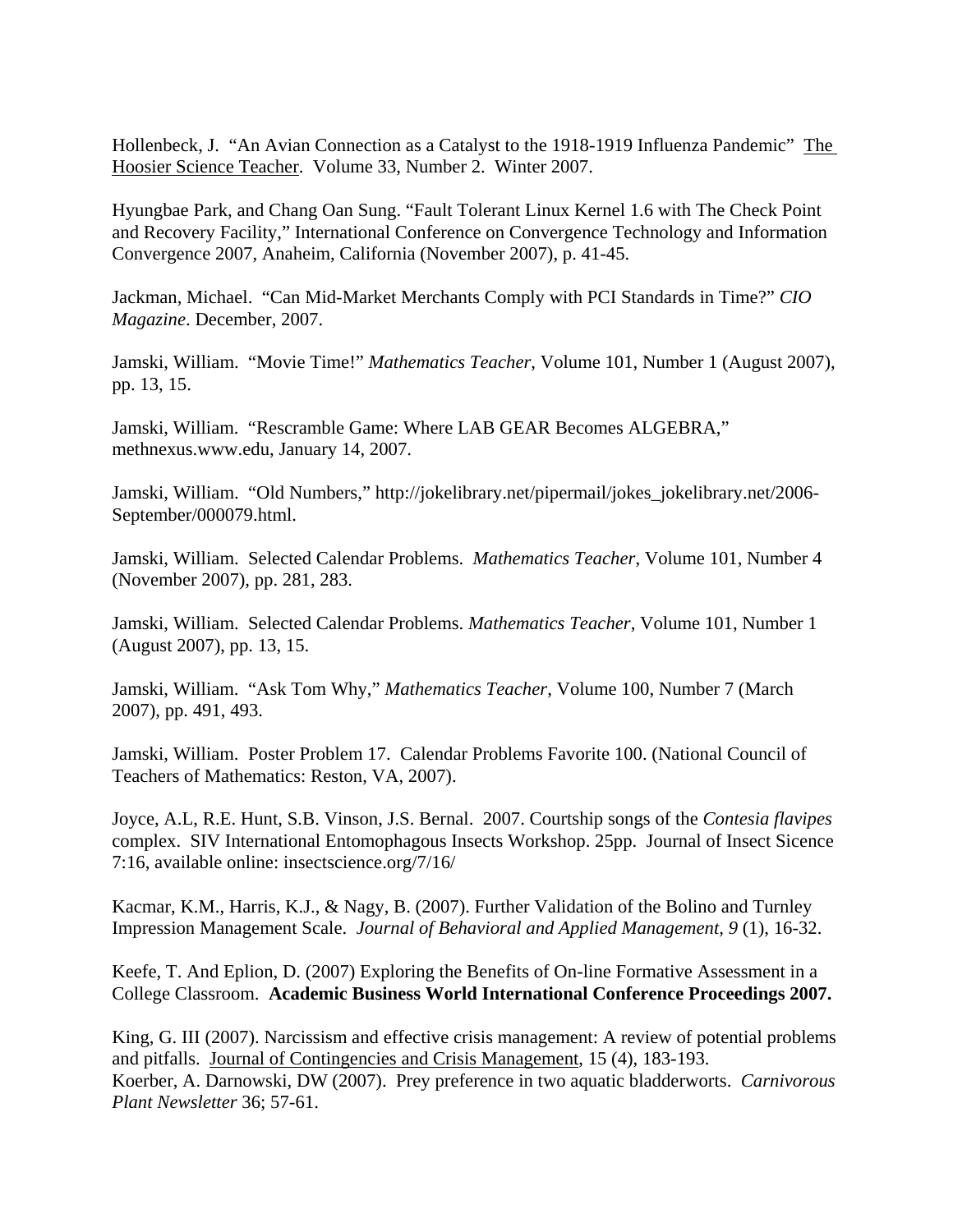Mason, Glenn M. 2007. Fractional Differentiation of Silicate Minerals during Oil Shale Processing: A Tool for the Prediction of Retort Temperatures, in Proceedings of the 26<sup>th</sup> Oil Shale Symposium, Colorado School of Mines Press.

McIlvoy, L. (2007). Decreased intracranial adaptive capacity. In G. Ladwig & B. Ackley (Eds.), Guide to Nursing Diagnosis,  $2^{nd}$  Edition (pp. 471-472). St. Louis, MO: Elsevier.

McIlvoy, L., Bell, S., Fowler, S., Hinkle, JL, & Thompson, HJ. (2007). Best Practices: More on DVT prevention. Synapse 34(1); 3.

McIlvoy, L. (2007). Decreased intracranial adaptive capacity. In B. Ackley & G. Ladwing (Eds.), Nursing Diagnosis Handbook: An Evidence Based Guide to Planning Care,  $8<sup>th</sup>$  Edition (pp. 516-520). St. Louis, MO: Elsevier.

McIlvoy, L.H. (2007). The impact of brain temperature and core temperature on intracranial pressure and cerebral perfusion pressure. Journal of Neuroscience Nurses 39 (6); 324-331.

Pittman, P. & Barney, D.K. (2007). Who's Responsible for the Learning Process in Higher Education? *The Journal of Learning in Higher Education*.

Pooser, Charles. "Lessons from Historical Linguistics." (2007). In K. Fresco & Wendy Pfeffer (Eds.), *Chancon legiere a chanter: Essays on Old French Literature in Honor of Samuel N. Rosenberg* (pp. 387-397) Birmingham, AL: Summa Publications.

Rakich, Jonathan. "OPPE Power Company: An In-Basket Supervisory Management Case and Teaching Note," (with K. Voelker), Proceedings of the Academy of Business Disciplines, Ft. Myers Beach, FL. (November 2007).

Rakich, Jonathan. "Strategic Management and Systems Thinking: The Strategic Management Mind Map," (with S. Bauder and K. Voelker), *International Journal of Business Disciplines*, Vol. 18, No. 2 (Fall 2007).

Rakich, Jonathan. "Business Strategy and Systems Thinking," (with S. Bauder and K. Voelker), Proceedings (abstract) of the Academic Business World International Conference, Nashville, TN. (May 2007).

Reid, J. (2007). Centering pregnancy: A model for group prenatal care. *Lifelines*, August-September.

Sun-Ae Shin and Chang Oan Sung. "An Enhanced Retrieval Tool for EJB Components for Components Based Software Development," International Conference on Convergence Technology and Information Convergence 2007, Anaheim, California (November 2007), p. 31- 35.

Wisman, Raymond. *Information Retrieval on the Internet* in The Handbook of Computer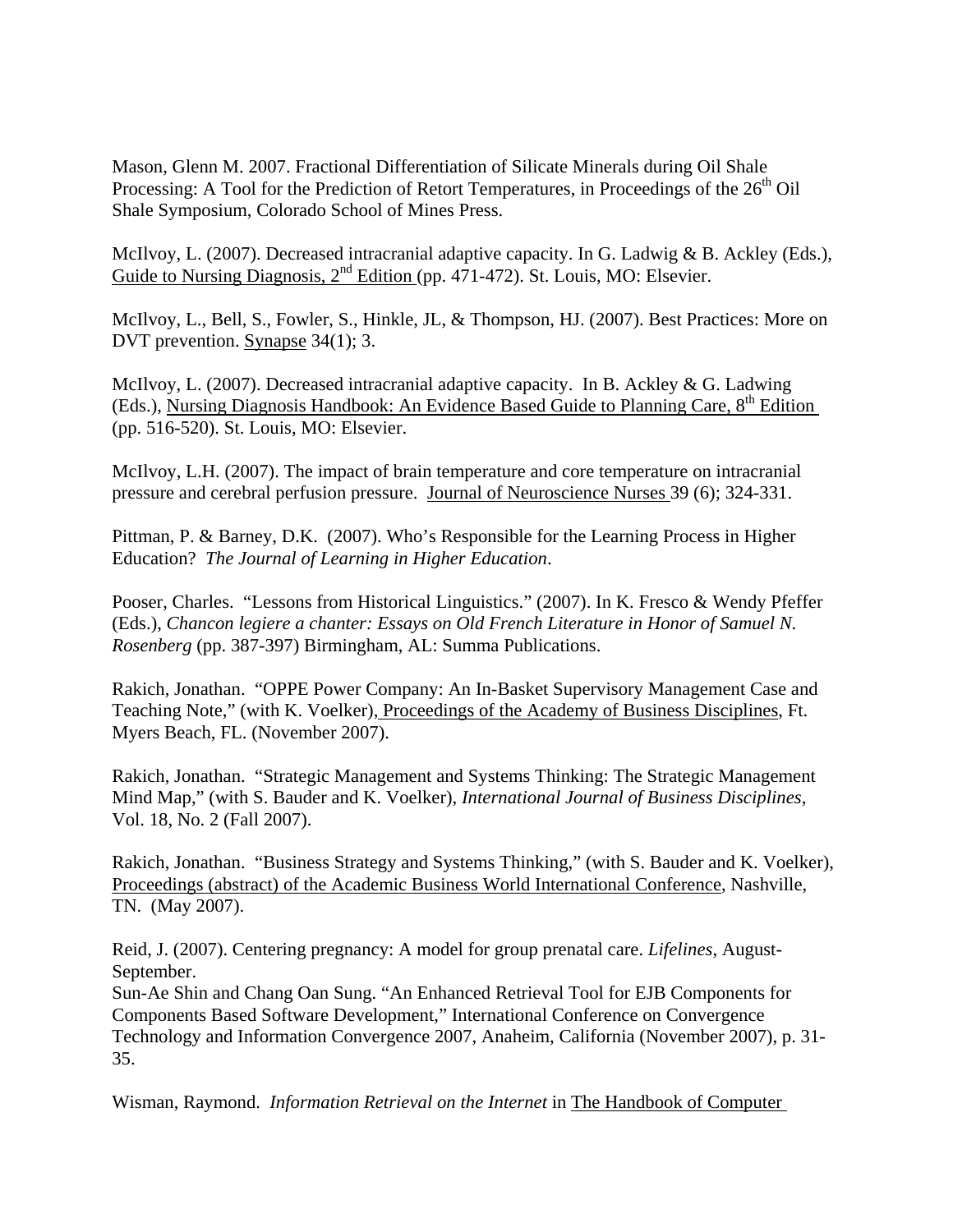Networks edited by Hossein Bidgoli. John Wiley & Sons, Inc. 2007. ISBN 978-0-471-78459-3.

Zorn, Christa. AAesthetic Intertextuality as Cultural Critique: Vernon Lee Rewrites History through Walter Pater's *La Gioconda* in Jelena Krstovic (ed), *Short Story Criticism Volume 98.*  Warren: Thomson Gale, 2007.

Zorn, Christa. "Cosmopolitan Consciousness and the Transformation of the Public Sphere in World War I." Daniel Meyer-Dinkgrafe (ed), *Consciousness, Theater, Literature and the Arts 2007*. Newcastle (UK): Cambridge Scholars Publishing, 2007.

# **BOOKS**

Morgan, R.K. (2007). *Abnormal Psychology Instructor's Manual, Short Version*. Allyn & Bacon.

Newman, John. Coeditor of Mazar Worship in Kyrgyzstan: Rituals and Practitioners in Talas. Chief Editor: Gulnara Aitpaeva. Published 2007 by the Algine Research Center, the Christiansen Fund.

# **MEDIA MATERIALS**

Allman, Ronald. "Go Global" logo for IUS International Programs, January 2007.

Allman, Ronald. "Talk to Me / Let's talk" logo for the Shyness Research Institute, November 2007.

# **PAPERS PRESENTED**

Adcock, B., Bucci, P., Heym, W., Hollingsworth, J., Long, T., Weide, B. "Which Pointer Errors Do Students Make?" in the *38th SIGCSE Technical Symposium on Computer Science Education*, ACM, March 2007, Covington, KY.

Allman, Ronald. "Problems with Shooting Video for the Web," Society of Professional Journalists Workshop, February 17, 2007.

Ambrose, Timothy. "The Poet and the Goddess: Juan Ramon Jimenez's Quest for Eternity." Paper presented at the University of West Georgia 22<sup>nd</sup> Annual Conference in Literature and the Visual Arts, including Cinema in Carrollton, Georgia, in November 2007.

Ambrose, Timothy. "Ovid, Cervantes and Titian: Dionysus and the Goddess." Paper presented at the Fifty-third annual meeting of the Renaissance Society of America in Miami in March of 2007.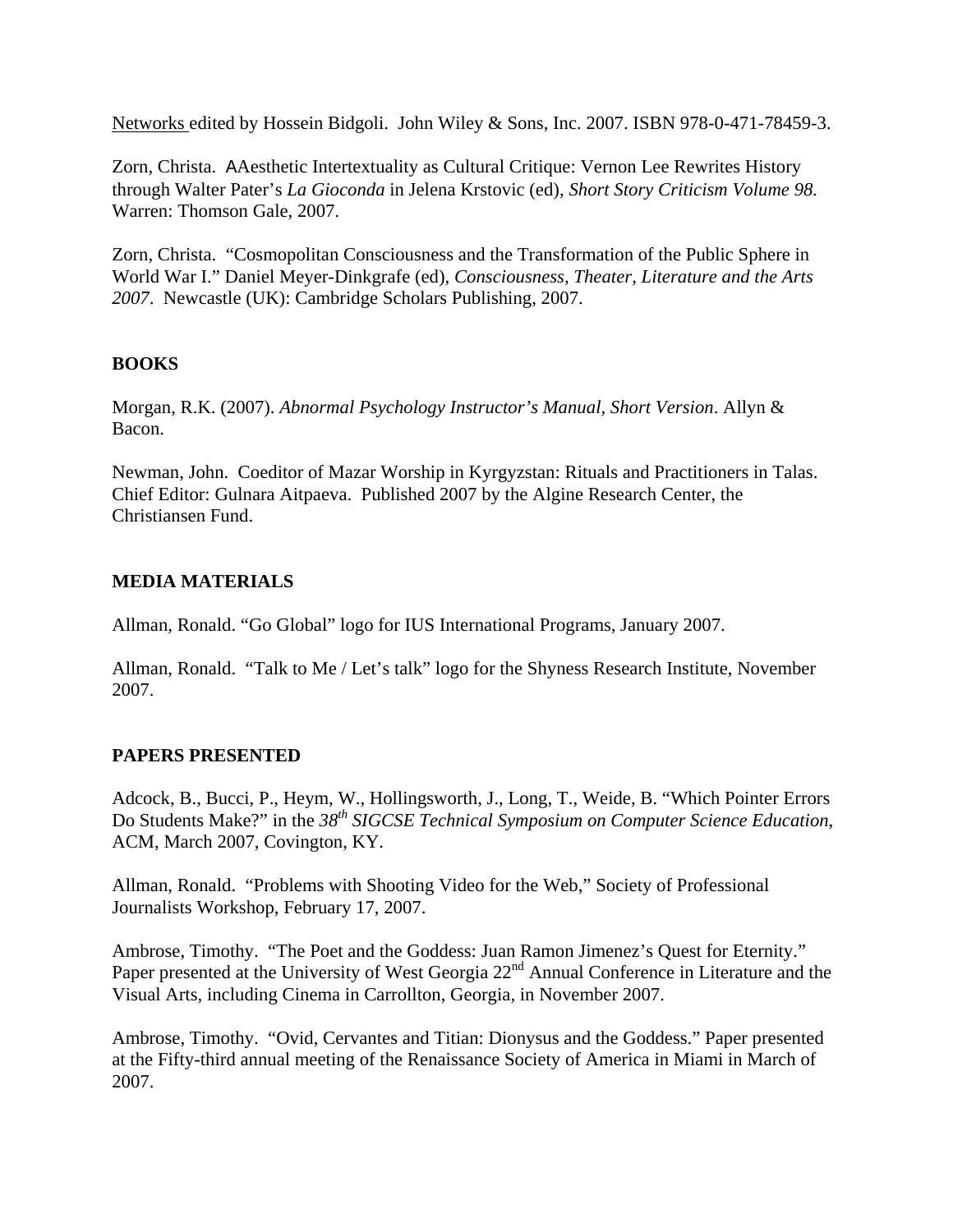Anderson, Virginia. "Rhetoric Takes a Hostage: Power and Persuasion in the Development of Indiana's Course-Management Software." The 20<sup>th</sup> Penn State Conference on Rhetoric and Composition: Rhetorics and Technologies. University Park, PA. 9 July 2007.

Babione, C. (2007). *Opportunities and involvement in ATE-I roundtable discussion*. ATE/IACTE Annual Fall Teacher Education Conference, Nashville, IN, October.

Babione, C. & Fankhauser, R. (2007). *Roundtable discussion on Indiana program reviews*. ATE/IACTE Annual Fall Teacher Education Conference, Nashville, IN, October.

Babione, C. (2007). *Training rural school practitioners in state-mandated student standards*. ATE 2007 Annual Meeting. San Diego, February 17-21.

Babione, C. (2007). *Professional development for active Leadership in the standards movement*. 21<sup>st</sup> Midwest Association of Teacher Educators Conference. West Lafayette, IN. March 22-23.

Babione, C. (2007). *Opening remarks from president and conference presider*. ATE/IACTE Annual Fall Teacher Education Conference. Nashville, IN, October.

Babione, C. (2007). *Introduction and welcome from Indiana president*. 21st Midwest Association of Teacher Educators Conference. West Lafayette, IN. March 22-23.

Babione, C. (2007). *Professional Development for active Leadership in the Standards Movement*. Regional Midwest Association of Teacher Educators Spring Conference Proceedings. West Lafayette, IN. March 22-23.

Badia, Mindy. "The Geography of Performance: Illustrations from the Chamizal." Presented in April 2007 at the Kentucky Foreign Language Conference, U. Of Kentucky, Lexington, KY.

Badia, Mindy. "Sabanas por faldetas: Costuming in a Recent Staging of *Celestina.*" Presented in March 2007 at the Association for Hispanic Classical Theater Conference in El Paso, TX.

Barney, Douglas. Use of a Decision Tree in FSA Lending, May 2007, Atlanta, with Ben Foster and Jozef Zurada.

Barry, James Jr. Presented paper "A Life More Certain, A World More Secure: Arendt, Foucault, and the Biopolitics of Industrial Operation," at the annual meeting of the Society of Phenomenology and Existential Philosophy in Chicago in November 2007.

Beeby, James. "One Last Hurrah: Intimidation, Violence and Fraud and the Demise of the Populist Party in the Third Congressional District of North Carolina." 23<sup>rd</sup> Annual Ohio Valley History Conference, Bowling Green, Kentucky, October 18-20, 2007.

Beeby, James. Chair and Respondent to panel entitled "History and Society" at the Indiana Academy of Social Sciences Annual Conference, hosted by Purdue University North Central, IN, October 12, 2007.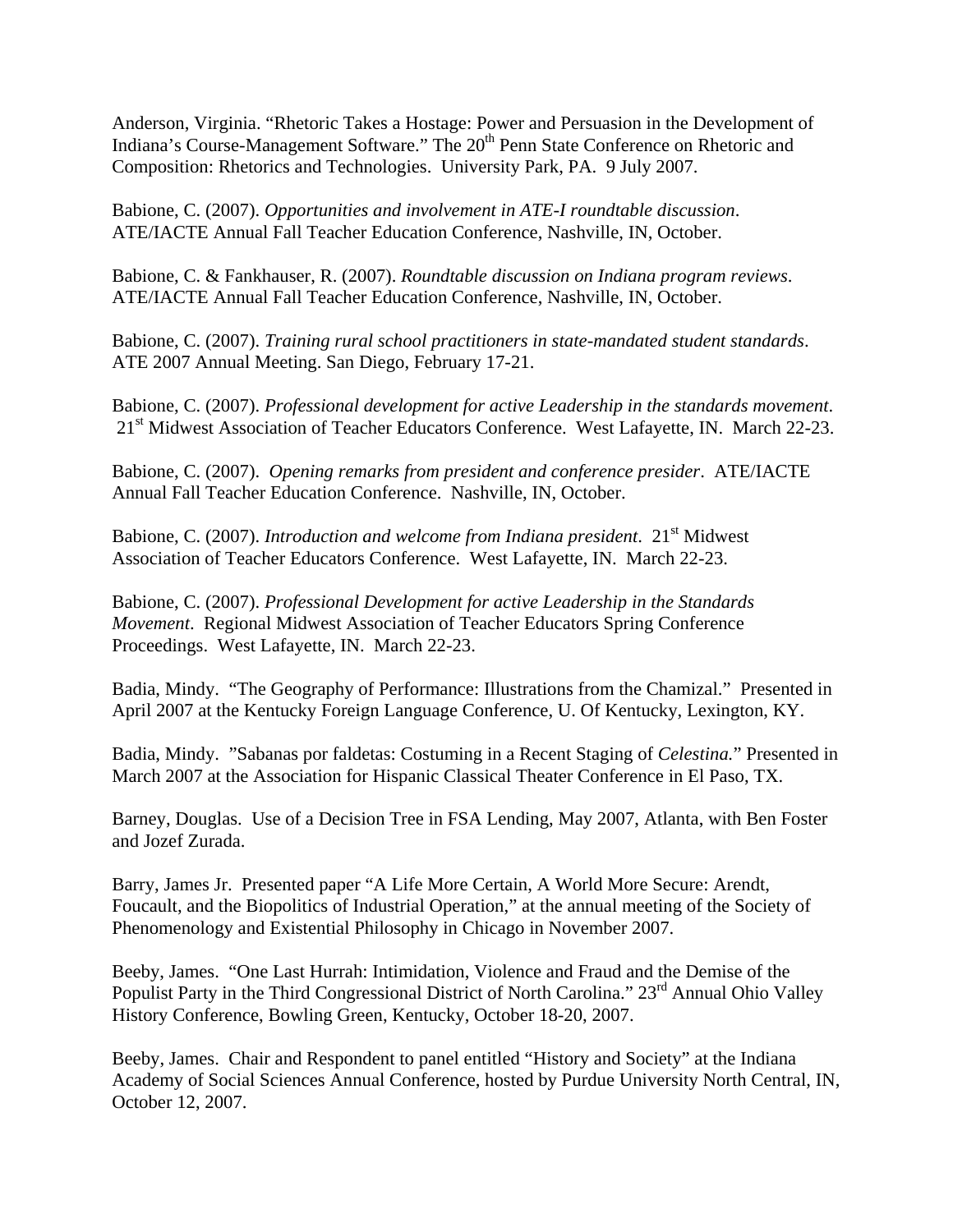Bochan, Bohdan. Conference Paper: "The Dynamics of Fear and Hope in Thomas Bernhard's Novels," The Louisville Conference on Literature and Culture since 1900, February 22-24, 2007.

Bochan, Bohdan. Conference Paper: "The Dynamics of Fragments in Remarque's *All Quiet on the Western Front.*" 32<sup>nd</sup> Annual European Studies Conference at the University of Nebraska Omaha, Oct. 4-6, 2007.

Carducci, B.J. (2007, August). How can faculty help psychology majors with their career preparation? In L. Bittner (chair), *Helping Undergraduates Make Successful College-to-Career Transitions*. Symposium conducted at the meeting of the American Psychological Association, San Francisco.

Carducci, B.J., Totten, N.T., & Carr, G.M. (2007, August). Linking EST with the invention of the telephone: The Italian-American Connection. In P.H. Deleon (Chair), *Perspectives on bias toward Italian Americans in the history of psychology*. Symposium conducted at the meeting of the American Psychological Association, San Francisco.

Carducci, B.J. (Chair). (2007, August). *Psychological Issues in Italian and American Culture*. Symposium conducted at the meeting of the American Psychological Association, San Francisco.

Chang, S.H. (2007, April). *What is the underlying structure of a mental imagery ability questionnaire?* Poster presented at the 6<sup>th</sup> Annual Student-Faculty Research Symposium of the Sigma Xi (The Scientific Research Society) at Texas A&M University-Commerce, Commerce, TX.

Chang, S.H. (2007, April). *What does a vividness questionnaire tell you about imagery ability?*  Poster presented to the Southwestern Psychological Association's  $53<sup>rd</sup>$  Annual Convention, Fort Worth, TX.

Chang, S.H. (2007, April). *The relationship between vividness of visual image and memory performance.* Paper presented to the Southwestern Psychological Association's 53<sup>rd</sup> Annual Convention, Fort Worth, TX.

Chang, S.H. (2007, April). *Mental imagery ability and memory performance*. Paper presented at the 6<sup>th</sup> Annual Student-Faculty Research Symposium of the Sigma Xi (The Scientific Research Society) at Texas A&M University-Commerce, Commerce, TX.

Collins, B.J., Kacmar, K.M., & Harris, K.J. (2007, November). *When Performance is Not Enough: Politics as a Moderator of the Core Self-Evaluation and Performance Relationship*. Accepted for Southern Management Association Meetings, Nashville, TN.

Connerly, Pamela L. And Rowland, Steven D. 2007. Observing endocytosis in the budding yeast *Pichia pastoris*. Poster at the American Society for Cell Biology Annual Meeting, Washington, D.C.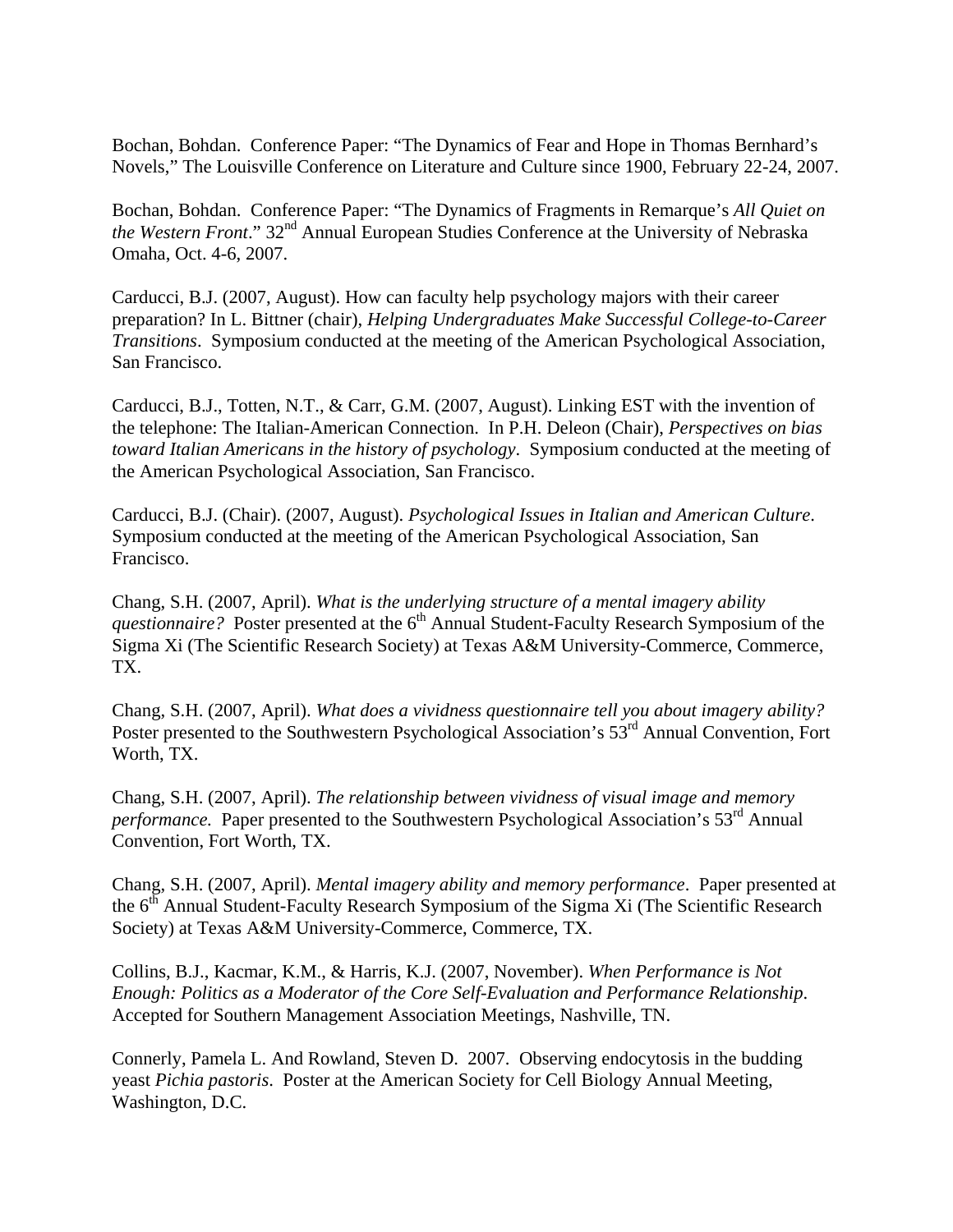Cox, C. and Dufrene, U. "Business Starts Versus Expansions: Impact on Job and Income Growth," presented at the International Academy of Business Disciplines (IABPAD) Conference, New Orleans, Louisiana, October 27, 2007.

Criswell, Kathryn & Daily, Donna. (2007, April). "Deficiency, Difference or Disability Using Best Practices to Prevent Overrepresentation" presented at the 25<sup>th</sup> Annual Conference on Education Program for Students with Emotional Disturbance, Brown County Inn, Nashville, IN.

Dahlgren, D. (2007). Examining the impact of a First-Year Seminar on a Commuter Campus (Fall 2005 data). Presented at the 20<sup>th</sup> International Conference on the First Year Experience, Hawaii, July 11, 2007.

Darnowski, DW. "Production of Tubers from Detaached Leaves of *Drosera peltata*," talk at the Society for In Vitro Biology Meeting, Indianapolis, IN, June 2007.

Darnowski, DW. "Triggerplants as Previously Unrecognized Carnivorous Plants," talk to the Botanical Society of America/American Society of Plant Biologists Meeting, Chicago, IL, USA, July 2007.

Dey, Sukhen and Jason Holman. Portals and dashboards: The new wave of Knowledge and BI content distribution. International Conference on Information Management and Internet Research - 2007. Joondalup, Western Australia. Edith Cowan University. November 6 & 7, 2007.

Dey, Sukhen, and Doyle, John. Essential Elements in Distance Education. The  $7<sup>th</sup>$  Annual Lilly Teaching and Learning Conference in Traverse City, Michigan, October, 2007.

Dufrene, U.B. & French, R. (2007, November). *An Investigation of the CPA Firm Industry Across Indiana Metropolitan Areas*. Presented at Academy of Business Disciplines, Ft. Myers, Florida.

Dunlop, R. & Carducci, B. (2007, April). *Don't Shy Away From Helping Shy Students*. Invited presentation at National Academic Advisors' Association 5<sup>th</sup> District (Great Lakes) Conference, Milwaukee, Wisconsin.

Dunlop, R. & Carducci, B. (2007, October). *Don't Shy Away From Helping Shy Students*. National Academic Advisors' Association Annual Conference, Baltimore, Maryland.

Edmonds, KE & Campbell, S. "Effects of Photoperiod, Melatonin and Ethanol on Juvenile and Adult Reproductive and Gastrointestinal development in the Female Marsh Rice Rat (*Oryzomys palustris*)." Oral presentation at the American Society of Mammalogists 87<sup>th</sup> Annual Meeting. University of New Mexico, Albuquerque, NM (6/6-10/07).

Fankhauser, R. "Moving School Law into Cyberspace" Paper presented at the National council of Professors of Educational Administration Annual Conference; Chicago, IL; August 1-3, 2007.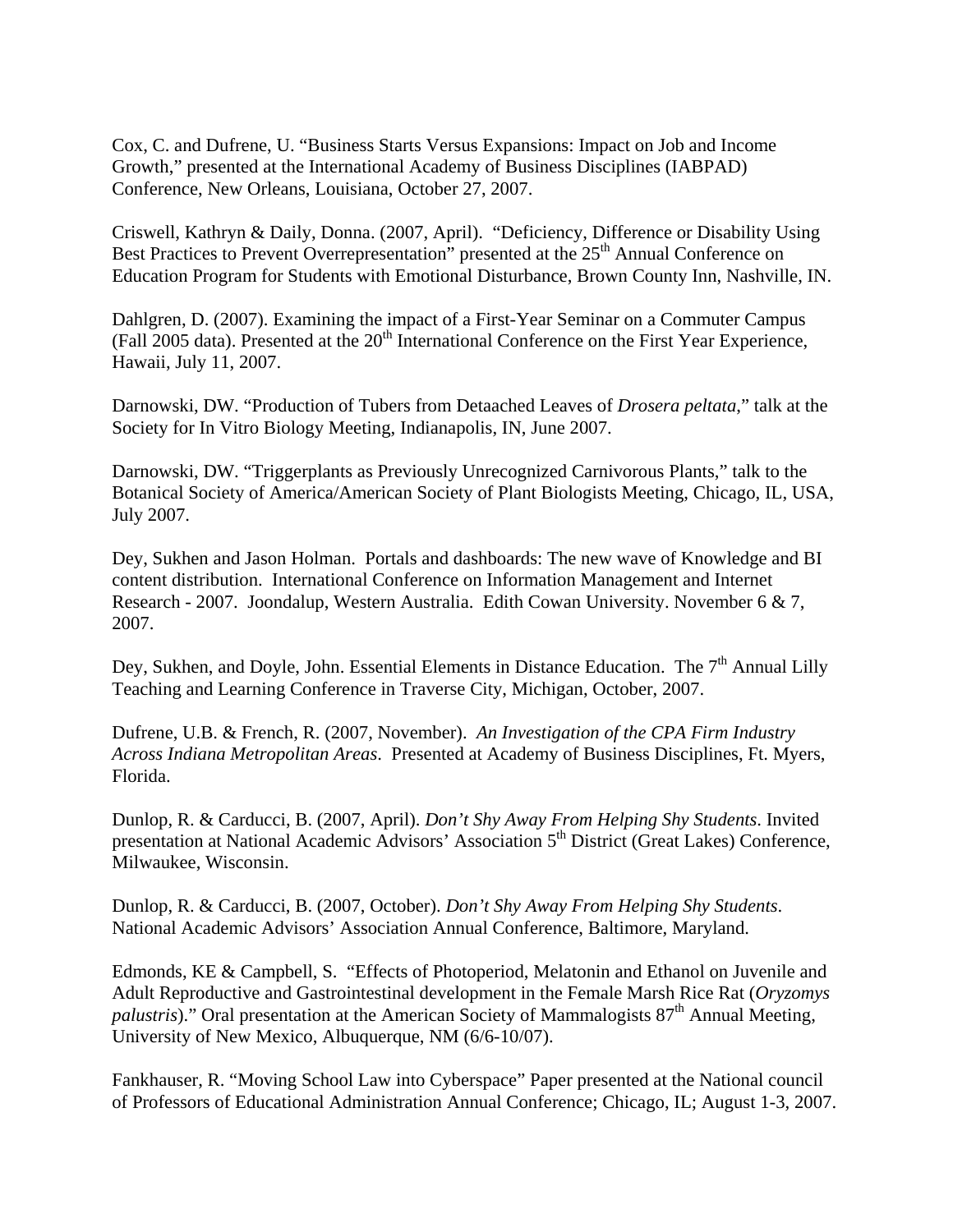Fankhausser, R. "Equity for All: Ensuring Students' Rights" Paper presented at the Association of Teacher Educators Annual Conference; San Diego, CA; February 2007.

Farrell, William. Presented the paper "Chaos, Punishment and the Culture of Vengeance" at the annual meeting of the American Society of Criminology in November 2007 in Atlanta.

Faulk, D. Bingham, J. & Srinivasan, A. "Implementation of Assurance of Learning Assessment in Principles of Economics Courses" Presented at the  $13<sup>th</sup>$  Annual University of Kentucky Economic Teaching Workshop, March 31, 2007.

Fields, Teesue H. "Inequity Awareness: Teaching School Counselors to Confront Social Injustice." Poster session at the biennial national conference of the Association for Counselor Education and Supervision in Columbus, Ohio, October 12, 2007.

Fields, Teesue H. "Helping Adolescents Become Successfully Shy." Workshop session at the Indiana counseling Association annual conference in Indianapolis, February 1, 2007.

Finkel, D., Andel, R., & Pedersen, N.L. (2007, November). The role of occupational complexity in trajectories of cognitive again. In S. Reed & T. Rantanen (Chairs), *Psychological Aging in Twins*. Symposium presented at the annual meeting of the Gerontological Society of America, San Francisco, CA.

Finkel, D.& Reynolds, C.A. (2007, June). Behavioral genetic investigations of cognitive aging. In Y.K. Kim (Chair), *Handbook of Behavior Genetics*. Symposium presented at the annual meeting of the Behavior Genetics Association in Amsterdam, The Netherlands.

Finkel, D., Reynolds, C.A., McArdle, J.J., & Pedersen, N.L. (2007, June). Biometric analysis of dynamic relationship between processing speed and cognitive aging. In C.A. Reynolds (Chair), *Longitudinal Analyses in Aging Twins*. Symposium presented at the Triennial meeting of the International Society for Twin Studies, Ghent, Belgium.

Forinash, K. "El uso de Internet en educacion: Algunos Ideas Y Ejemplos." Invited graduate seminar presentation in Spanish at La Facultad de Matematica, Astronomia y Fisica Universidad nacional de Cordoba, Argentina, April 25, 2007.

Forinash, K. "El uso de Internet en educacion: Algunos Ideas Y Ejemplos". Invited graduate seminar presentation in Spanish at La Facultad de Ciencias Exactas, Fisicas Y Naturales de la Universidad Nacional de Cordoba, Argentina, April 16, 2007.

Forinash, K. "Discrete non-linear systems" Invited graduate seminar presentation in English at the Facultad de Matematica, Astronomia y Fisica Universidad nacional de Cordoba, Argentina, April 11, 2007.

Forinash, K. "Discrete non-linear systems". Invited presentation in Spanish at the Tranacciones Filosoficas; Centro de Produccion y Investigacion en Artes, Univeridad nacional de Cordoba, Argentina, April 16, 2007.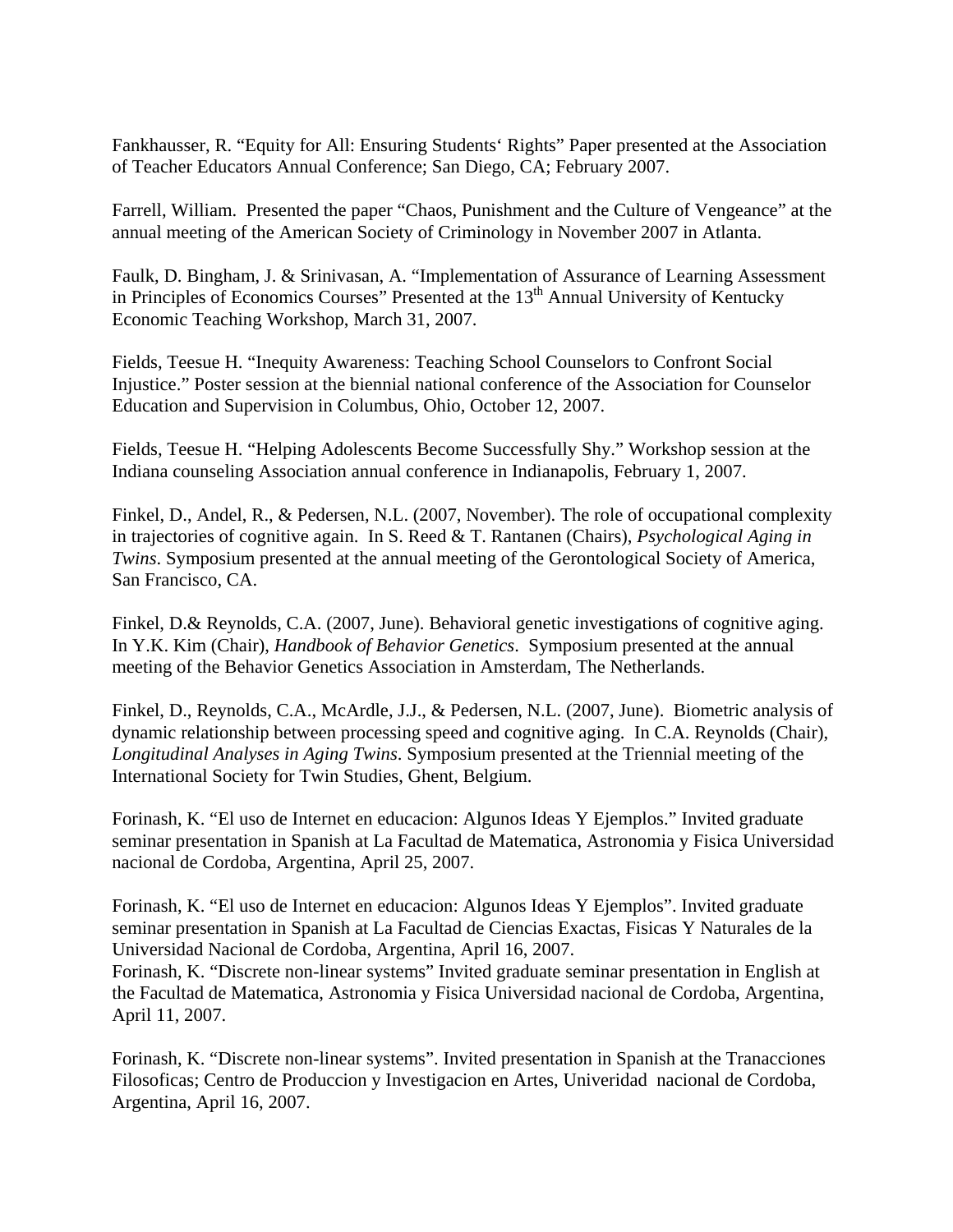Free, Kathleen. *Active Learning in the Clinical Setting*, Poster Presentation, Nursing Education in the Rockies, Breckenridge, Colorado, July 18-21, 2007.

Gallagher, V., Valle, M., Harris, K.J. & Perrewe, P. (2007, November). *Stress, Affect and Intimidation in the Workplace*. Presented at the Southern Management Association Meetings, Nashville, TN.

Hall, Bryan. "Resolving a Trilemma for Kant's Theory of Affection" conference paper presented at the American Philosophical Association Conference - Eastern Division, baltimore, MD, December 27-30, 2007.

Hall, Bryan. " Dilemma for Kant's Theory of Substance," conferenc epaper presented at the 2<sup>nd</sup> International Conference on Philosophy in Athens, Greece, June 4-5, 2007.

Hall, Bryan. "A Dilemma for Kant's Theory of Substance" conference paper presented at the Mountain-Plains Philosophy Conference in Denver, CO, September 27-29, 2007.

Hanes, S.M., J.P. Lannon and S. Ramachandran. *Alu elements in Cancer ontology research,* Abstract in the Proceedings of the 3<sup>rd</sup> Annual Dayton Engineering Sciences Symposium, Dayton, OH, October 29, 2007.

Harris, R.B., Cline, M. & Cooley, J. (2007). A Database Design and Development Case: Laophong Nang Veteran Association Reunion System. Presented at Information Systems Education Conference, Pittsburgh, Pennsylvania.

Harris, R.B. (2007). A Systems Analysis and Design Semester Project: A Stand-alone Project vs. a Competitive Project. Presented at Information Systems Education Conference, Pittsburgh, Pennsylvania.

Harris, R.B. (2007). Some Positive Techniques for Improving Student Learning: Some Basics, Some Experiences, and More. Presented at Consortium for Computing Science in Colleges: Midwest Conference (CCSC:NW 2007), Hamilton, Ohio.

Harris, R.B. (2007). Monitoring Student Activities in a Computer Classroom. Presented at Consortium for Computing Science in Colleges: Midwest Conference (CCSC: NW2007), Hamilton, Ohio.

Harris, R.B. & Harris, K.J. (2007). *Teaching Ethics in MIS Courses: An Introduction to Ethical Intensity and Eight Short Ethical Dilemmas for the Classroom*. Accepted for ISECON - Information Systems Education Conference, Pittsburgh, Pennsylvania.

Harris, K.J., Harvey, P., & Kacmar, K.M. (2007, November). *Abusive Supervision Across Organizational Levels: An Emotional and Social Contagion Perspective*. Presented at the Southern Management Association Meetings, Nashville, TN.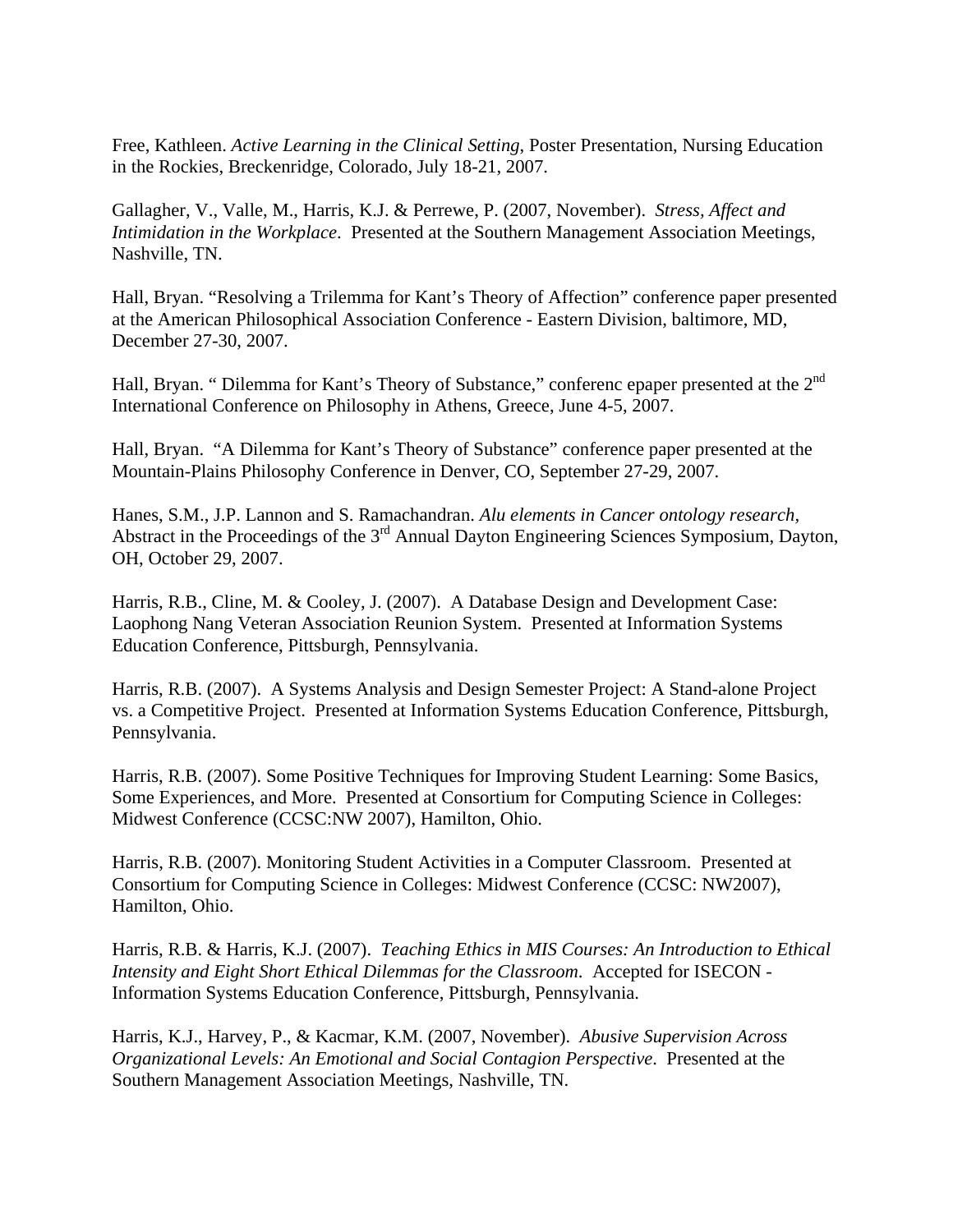Harvey, George W. "Dialectic and the Philosophical Arts in Plato's *Philebus*," VIII Symposium of the International Plato Society, Trinity College, Dublin, Ireland, July 21-26, 2007.

Harvey, P., Harris, K., Harris, R., & Lux, S.P. (2007, April). *Abuse, Political Skill, and Individual Outcomes: A Social Exchange Perspective*. Accepted for Society for Industrial and Organizational Psychology Meeting, New York City, New York.

Haub, Elaine K; Berwick, Zac. Metal carboxylate formation using 2, 6 bis (2-hydroxyethoxy)-4 methylbenzoic acid and related compounds, poster presentation given at the ACS National Meeting in Chicago, Illinois, March 25, 2007.

Haub, Elaine K; Berwick, Zac. Metal carboxylate formation using 2, 6 bis (2-hydroxyethoxy)-4 methylbenzoic acid and related compounds, chosen for Sci-Mix poster session at the ACS National Meeting in Chicago, Illinois, March 26, 2007.

He, Y., Wang, J., & Wei, K. (2007, October). *Do Bond Rating Changes Affect Information Risk of Stock Trading?* Presented at Financial Management Association Annual Meeting, Orlando, Florida.

He, Y., Dufrene, U., & Wu, C. (2007, March). *The 2000 Presidential Election and the Information Cost of Stock Trading*. Presented at Midwest Finance Association Meeting, Minneapolis, Minnesota.

He, Y., Wu, C., Lin, H., & Wang, J. (2007, October). *Asymmetric Information Patterns in the Round-the-Clock US Treasury Market*. Presented at Financial Management Association Annual Meeting, Orlando, Florida.

Herdoiza-Estevez, M., Shea, C., Ponzi, L., Strietelmeier, R., & Gregory, S. (July 2007). The "New Neighbors' Project": A Capacity Building Networking at Work. Literacy for All Summer Institute sponsored by the National Council of Teachers of English, Louisville, KY.

Hollenbeck, J.E. Defining "Science" in a Multicultural World: How Will it Redefine Science Teaching? NSTA North/Midwestern Science Education Conference, Detroit, MI. October 2007.

Hollenbeck, J.E. Paper Presentation. Integrating Teaching Science, Technology, and Society in the Secondary Science Curriculum. Sofia University, Sofia, Bulgaria, June 2007.

Hollenbeck, J.E. Paper Presentation. Where Science Education Should be Going. Hoosier Association of Science teachers 35<sup>th</sup> Annual Convention. Indianapolis, IN. February 2007.

Hollenbeck, J.E. Paper Presentation. Defining "Science" in a Multicultural World: What Does it Mean to Science Teaching? Hoosier Association of Science Teachers 35<sup>th</sup> Annual Convention. Indianapolis, IN. Feburary 2007.

Hunt, R.E. Invited Presentation: Annual Meeting of the Entomological Society of America. San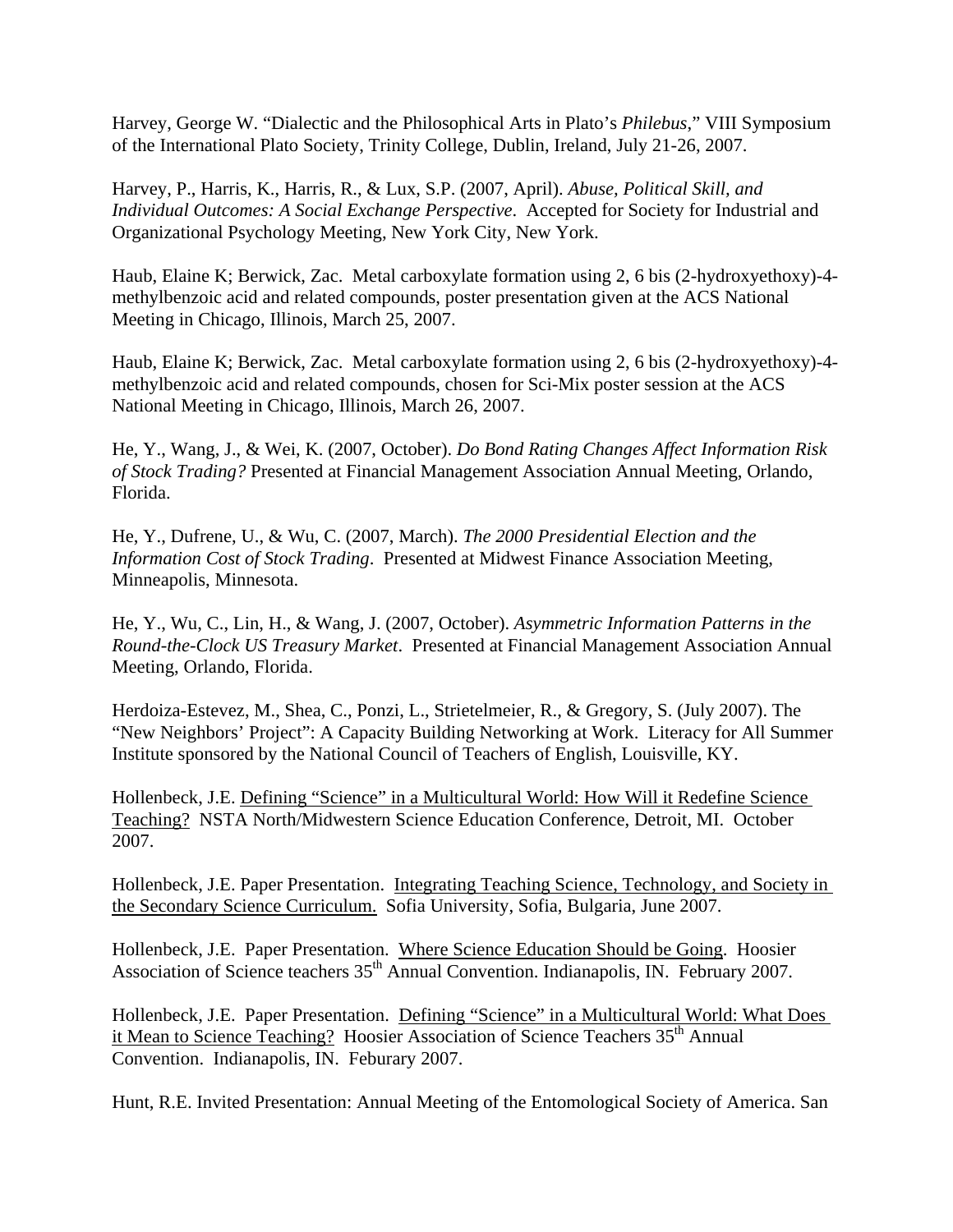Diego, CA, December 2007. Toward ad understanding of the evolution of structural and functional complexity of vibrational mating signals in leafhoppers and treehoppers.

Huntington-Moskos, L. (2007, June 14). *Latino Adolescents in the Central United States*. Podium presentation at the Rural Nurse Conference 2007 in Richland, WA.

Huntington-Moskos, L. (2007, December 6). *Understanding and Reaching Out to Latino Youth*. Session presented at Indiana Youth Institute's Kids Count Conference 2007, Indianapolis, IN.

Kacmar, K.M., Bachrach, D., & Harris, K.J. (2007, August). *Building Bridges or Towers? Affiliative Behavior, Gender Differences, and Uncertain Work Environments*. Accepted for Academy of Management Meeting, Philadelphia, Pennsylvania.

Kacmar, K.M., Collins, B. & Harris, K.J. (2007, August). *Political Influences on Human Resource Management Practices*. Accepted for Academy of Management Meeting, Philadelphia, Pennsylvania.

Krishna, V., Srinivasan, A., and Alse, J. "Countering the Negative Socio-economic Impact of AIDS in Developing Countries By Utilizing Innovative Media Strategies." Presented at the Kentucky Communication Association Conference, Butler Park, Carrolton, KY, September 2007.

Lannon, J.P., S.M. Hanes, and S. Ramachandran. *Time-series evolutionary experiments using Junk DNA*, Abstract in the Proceedings of the 3<sup>rd</sup> Annual Dayton Engineering Symposium, Dayton, OH, October 29, 2007.

Lennartz, R.C. (2007). Spontaneous alternation performance is enhanced in the presence of extramaze cues. Paper presented at the meeting of the Association for Psychological Science, Washington, DC.

Little, Eldon. "The Influence of Socially Sensitive Variables on the Interpretations of Ethical Dilemmas" with Frank Wadsworth, David Sturpeck and Joseph Little. Presented at the 9<sup>th</sup> Annual Academy of Business Disciplines, November 2007, Fort Myers Beach, FL.

Mason, Glenn M. 2007. Saline Minerals in the Green River Formation, Green River and Washakie Basins, Wyoming, Poster Presentations at the  $27<sup>th</sup>$  Oil Shale Symposium, Colorado School of Mines, Golden, Colorado, October 2007.

McIlvoy, L. "State of Consciousness: Accurate Diagnosis and Evidence Based Treatments." American Association of Neuroscience Nurses National Meeting, Orlando, FL, April 2007.

McIlvoy, L. "States of Consciousness: Accurate Diagnosis & Evidence Based Treatments." St. Elizabeth Medical Center Neuro Symposium, Covington, KY, November 19, 2007.

McIlvoy, L. "Impact of Brain Temperature and Core Temperature on Intracranial Dynamics." American Association of Neuroscience Nurses National Meeting, Orlando, FL, April 2007.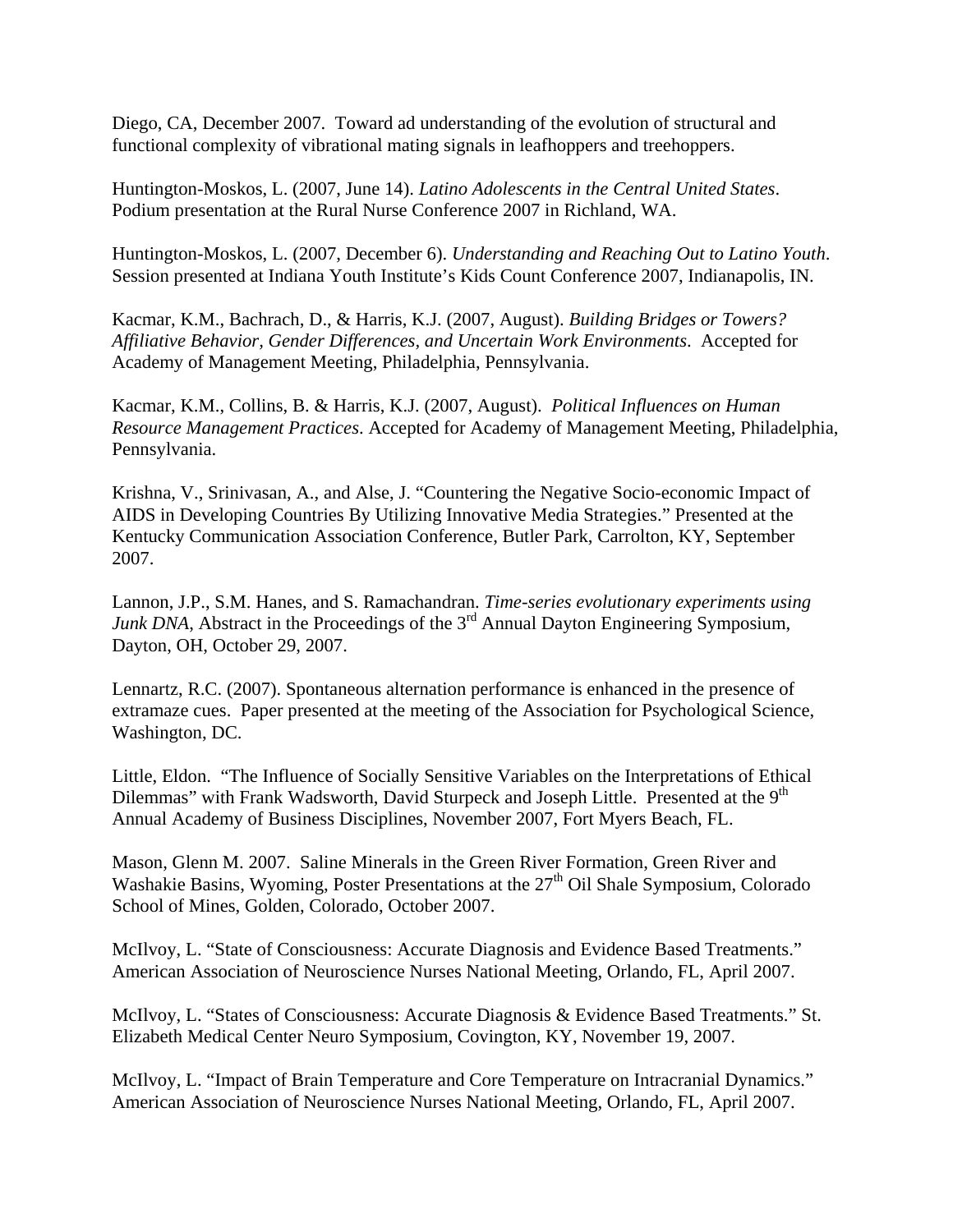McIlvoy, L. "Utilizing Evidence Based Nursing Interventions in the Care of Ischemic Stroke Patients." St. Elizabeth Medical Center Neuro Symposium, Covington, KY, November 19, 2007.

McIlvoy, L. "Critical Choices: Neuroscience Nurses Using the Best Evidence to Prevent Complications after Stroke." American Association of Neuroscience Nurses National Meeting Preconference Workshop, Orlando, FL, April 2007.

McTighe, L. And Wille, D. (May, 2007). *Examining the continuity of family environment*. Paper presented at the Midwest Psychological Association Annual Meeting, Chicago, IL.

Morgan, R.K. (2007). Student Stalking of Faculty: Are Faculty Safe? Invited presentation to the P.A. Mack Fellows at the E.C. Moore Symposium in Indianapolis, IN. Morgan, R.K. (2007). Beyond the Technological Glamour: Conversation on the Effective Use of Clickers in the Classroom. Presented at the National Institute on the Teaching of Psychology, Florida.

Morgan, R.K., Eckerd, L., Christiansen, L., & Pinkston, G. (2007). Beyond the technological glamour: Are clickers pedagogically effective or just a fun tool? Results from five professors. Presented at the 27<sup>th</sup> Annual Lilly Conference on College Teaching, Oxford, Ohio.

Morgan, R.K., Eckerd, L.M., & Morgan, D.L. (2007). Clickers: A Fun Toy or a Valid Pedagogical Tool? Presented at the 115<sup>th</sup> Annual American Psychological Association Convention in San Francisco, CA.

Morganett, L. & Jones, A. (2007, March). "Learning and Teaching about China." Great Lakes Minnesota Council for the Social Studies (MCSS), Minneapolis, MN.

Morganett, L. "Learning and Teaching about China" Presented at the NCSS Conference in San Diego, CA, November 30, 2007.

Myers, Judith. Invited Presentation: August 2007. "Discourses of Race, Class and Gender in the Early Struggle for Reproductive Freedom"; Rural Sociology Association Regional Meeting; Lexington, KY.

Myers, Judith. Invited presentation: November 2007. "Social Constructions of Race, Class and Gender in Discourses Surrounding the Kentucky Birth Control Movement 1933-1943", University of Kentucky, Sociology Symposium.

Nagy, B., Harris, K.J., & Kacmar, K.M. (2007, March)*. Predictors of Impression Management Behaviors*. Accepted for Southwest Academy of Management, San Diego, California.

Nethery, K.T. & Carducci, B.J. (2007, August). *High school shooters as cynically shy: Content analysis and characteristic features*. Poster presentation at the meeting of the American Psychological Association, San Francisco.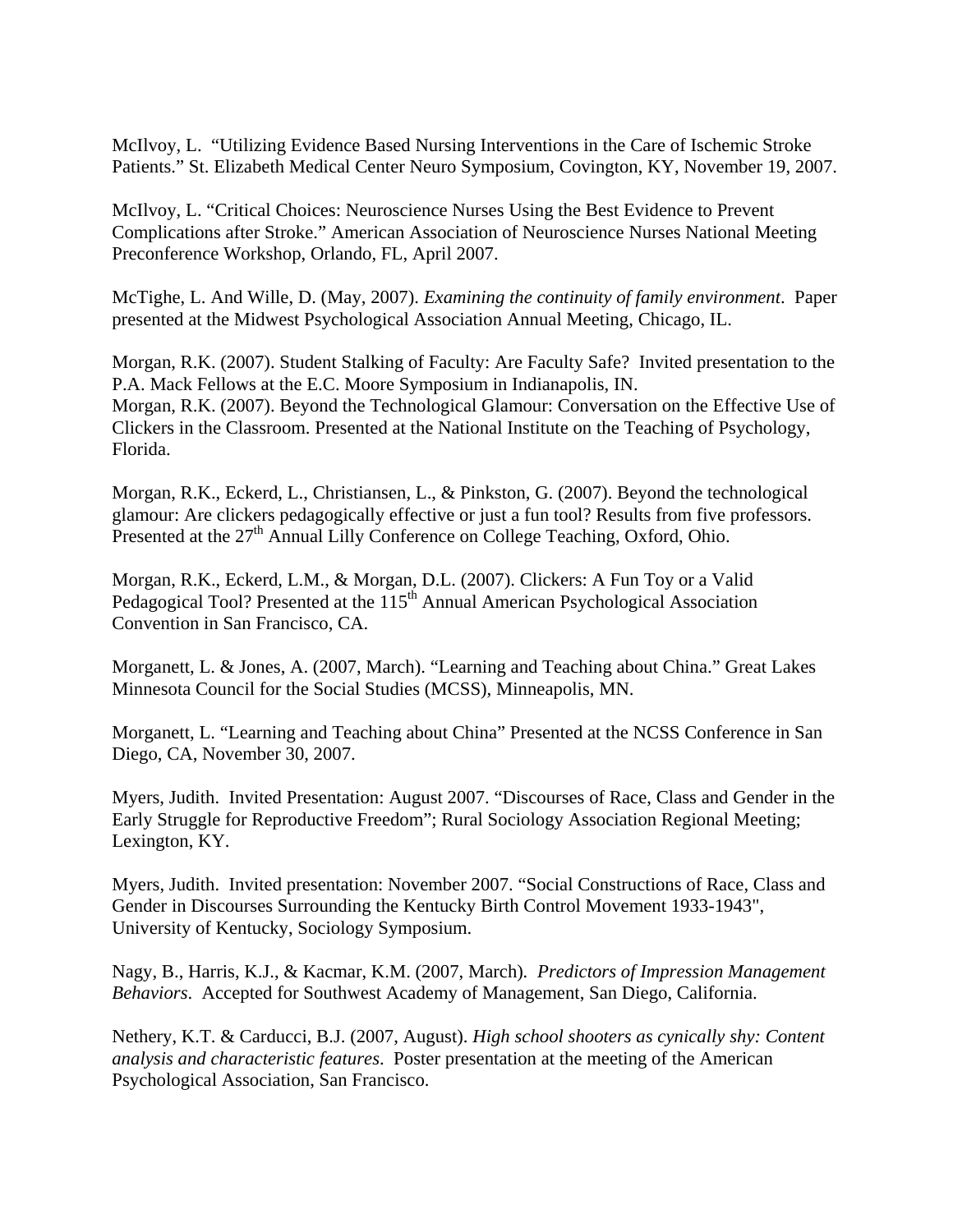Olson, Bernadette. "Critical Issues in Profiling: Variations in Investigative Paradigms", American Society of Criminologists, Atlanta, Georgia, 11/2007.

Olson, Bernadette. "Notions of re-entry: Hallucinations of the Real as Fiction,"American Society of Criminologists, Atlanta, Georgia, 11/2007.

Olson, Bernadette. "On the Patio: What it Means to 'Do Time'" American Society of Criminologists, Atlanta, Georgia, 11/2007.

Pinkston, Gary, Ridout, Susan, Schweitzer, Debbie and Riehl, Jane. *Electronic Conferencing: Applications and Research*, Indiana State Reading Association, February 2007.

Pinkston, Gary. *Digital Story Telling*, Indiana Library Federation, November 2007.

Pinkston, Gary. *Moving Beyond Words*, Indiana Computer Educators, Indianapolis, January 2007.

Pittman, Paul. "Systems Thinking: The Real Secret Behind the Toyota Production System" Joint Meeting of the ASQC, K-PMI, APICS & IMA, November 2007.

Pittman, Paul. AManaging Dynamic Complexity: the Foundation of the TPS@ with Dr. J. Brian Atwater, session presentation and conference proceedings, 2007 APICS International Conference & Expo, October 2007.

Pittman, Paul. ATowards a Holistic Project Scheduling Using Critical Chain Methodology Enhanced with a Heuristic Approach to Resource Constraints@, with Bob Ash, for the *Production and Operations Management Society 1007 Annual Meeting*, May 2007.

Pooser, Charles. AHaitian Identity and Identification with Roi Christophe.@ The Louisville Conference on Literature and Culture since 1900, Louisville, KY, February 23, 2007.

Pooser, Charles. AA Christophe for the  $21<sup>st</sup>$  Century?@ Kentucky Foreign Language Conference, Lexington, KY, April 19, 2007.

Reid, J. Sexually Transmitted Infections, Southern Indiana Sexual Assault Nurse Examine and Sexual Assault Response Team Seminar, Floyd Memorial Hospital, April 2007.

Rosen, C. & Harris, K.J. (2007, August). *The Emotional Implications of Perceived Organizational Politics*. Accepted for Academy of Management Meeting, Philadelphia, Pennsylvania.

Ryan, Kelly. June 2007. Presented ARe-fashioning the Sexual Self: White Women's Seduction Narratives in Massachusetts, 1786-1800" at the Omohundro Institute of Early American History and Culture & Society of Early Americanists Conference in Williamsburg, Virginia.

Shea, C.A. & Daily, D. (2007, March). AAccountability: An Inconvenient Truth, $\omega$  21<sup>st</sup> Annual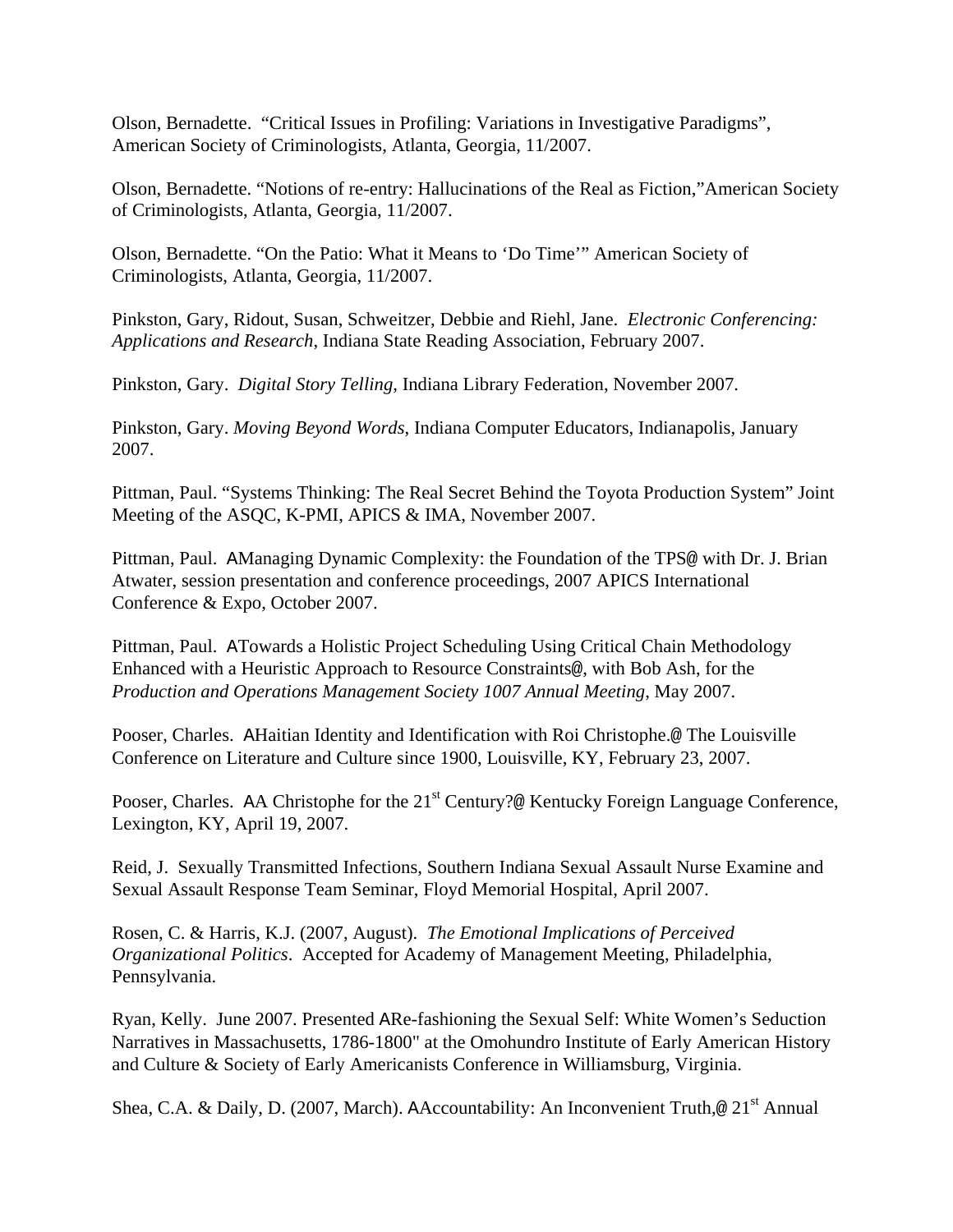Midwest Association of Teacher Educators Spring Conference, Lafayette, IN.

Shen, Yu. March 2007, Association for Asian Studies Annual Meeting, Boston, MA. Paper presentation: AThe International Adoption of Chinese Girls in Post-Mao China@.

Shen, Yu. September 2007, International Symposium on Republican China's Foreign Relations, 1928-1947, Bristol, England. Paper presentation: AHistoricizing Memory Over Time: the Metamorphoses of SACO Exhibition Through Decades of Political Expediencies, 1950s-2000s.@

Shen, Yu. September 2007, Bi-annual History Conference of U.S. Naval Academy, Annapolis, MD. Paper presentation: AVice Admiral Miles as Understood in War and in Peace.@ Srinivasan, A.K. (2007, May). Ahow to Market Yourself in an Interview and Opportunities to Study in the USA@ informal seminar to the Graduate Students at the University of Agricultural Sciences, Bangalore, India.

Stem, Erich. Invited as guest speaker for 2007 Post-Classical Symposium at Depauw University (November 2007). Presented New Dynamic Records and served on a panel along with distinguished guests such as New York composer and music critic, Greg Sandow, author Joseph Horowitz, and the renown eight blackbird ensemble; Depauw University, Greencastle, IN; Fall, 2007.

Swartz, B., Wadsworth, F.H. & Wheat, J.E. (2007). Perceptions of Corruption in Central Asian Countries. European Business Research Conference, Clute Institute, Presented at Conference in Ljubljana, Slovenia.

Thompson-Book, Barbara. (November, 2007). National Council Teachers of English National Conference, New York City, New York. ACreating proficient readers at the middle school level: Students' ideas on reading self-efficacy and practices that do and don't work.@

Thompson-Book, Barbara (October, 2007). Indiana Teachers of Writing Conference, Indianapolis, IN, AMentor Texts for Elementary Students in Writer's Workshops: Using *Under the Influence of Language and Literature* in the Writing Workshop.@

Thompson-Book, Barbara (July 2007). National Whole Language Umbrella Conference, Louisville, KY. AActions that Create, Actions that Destroy: Middle School Students' Thoughts for Reading Self Efficacy.@

Tipgos, M.A. (2007). ACorporate social Responsibility and the Obesity Problem in the U.S.@, Annual Meeting of the Association for Global Business, Washington, D.C., November 15-18.

Tipgos, M.A. (2007). AHow Wrong is the Agency theory as Basis for Corporate Governance.@ Annual Meeting of the Accounting and Finance Association of Australia and New Zealand, Gold Coast, Australia, July 3-5.

Tipgos, M.A. (2007). AThe Agency Theory: How Badly it Missed the Point.: Southeast Regional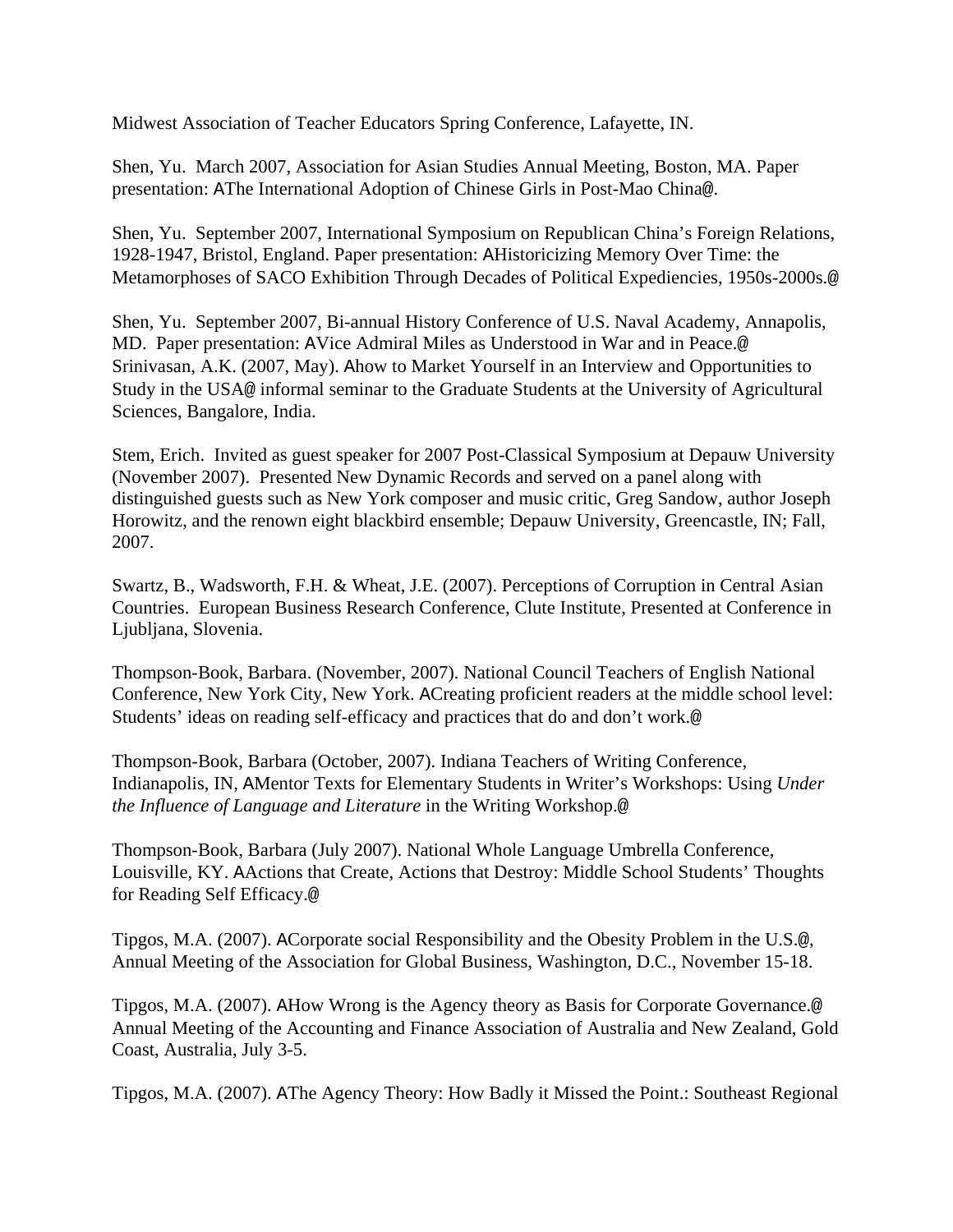Meeting of AAA, Atlanta, Georgia, May 3-5.

Treves, David S. And Wigginton, Bobbye. 123rd IAS Fall Meeting (10/23/07). Bacterial diversity of Pluto Spring, a sulfur enriched mineral spring in Indiana. Oral presentation.

Treves, David S., Kirchner, Gretchen and Shively, Christian. 123<sup>rd</sup> IAS Fall Meeting (10/23/07). Insertion of TN917 into a moderate halophile. Oral presentation.

Wadsworth, F.H. & Swartz, B.K. (2007, October). Entrepreneurship for NGO's. Invited presentation at Open World Program and World Affairs Council, New Albany, Indiana.

Wheeler, A.R., Harris, K.J., & Harvey, P. (2007, April). *Moderating and Mediating the HRM Effectiveness - Intent to Turnover Relationship: The Role of Supervisors and Job Embeddedness*. Accepted for Society for Industrial and Organizational Psychology Meeting, New York City, New York.

Wille, D. (May, 2007). *YOU ARE HERE: The beneficial use of cognitive mapping by Introductory Psychology-First Year Seminar students*. Paper presented at the College Teachers of Undergraduate Psychology poster session, Midwest Psychological Association Annual Meeting, Chicago, IL.

Wille, D., Banet, M., Ciufo, C., Craig, B., and Wheatley, M. (March, 2007). *The influence of gender of a parent and parenting role on parental separation anxiety*. Paper presented at the biennial meeting of the Society for Child Development, Boston, MA.

Wong, A. & White, J. ALoss Aversion and Break-Even Effects Across Gender Groups@, Regional Business Review, volume 26, May 2007, P. 85-95.

Zorn, Christa. **Florida State University**,  $32^{nd}$  Annual Florida State University Conference on Literature and Film: Cosmopolitanism: Thinking Beyond the Nation. (February 1-3). Paper: AGlobalization and Cosmopolitanism in Times of Crisis@.

Zorn, Christa. **University of Wales**, Aberystwyth, Consciousness, Theatre, Literature and the Arts Conference. (May 5-7). Paper: ACosmopolitan Consciousness and the Public Sphere: New International Citizen Subjectivity and the Public Intellectual@.

Zorn, Christa. **Washington University Bellingham**, PAMLA Conference (November 1-3). Paper: AThe Centrifugal Power of Aestheticism: 19<sup>th</sup>-Century Cosmopolitanism in Walter Pater=s *Imaginary Portraits*@.

# **PERFORMANCES & CREATIVE WORKS**

Clem, Debra. Faces in the Crowd, (group exhibition) Indiana University Southeast, (September 11 - November 1, 2007).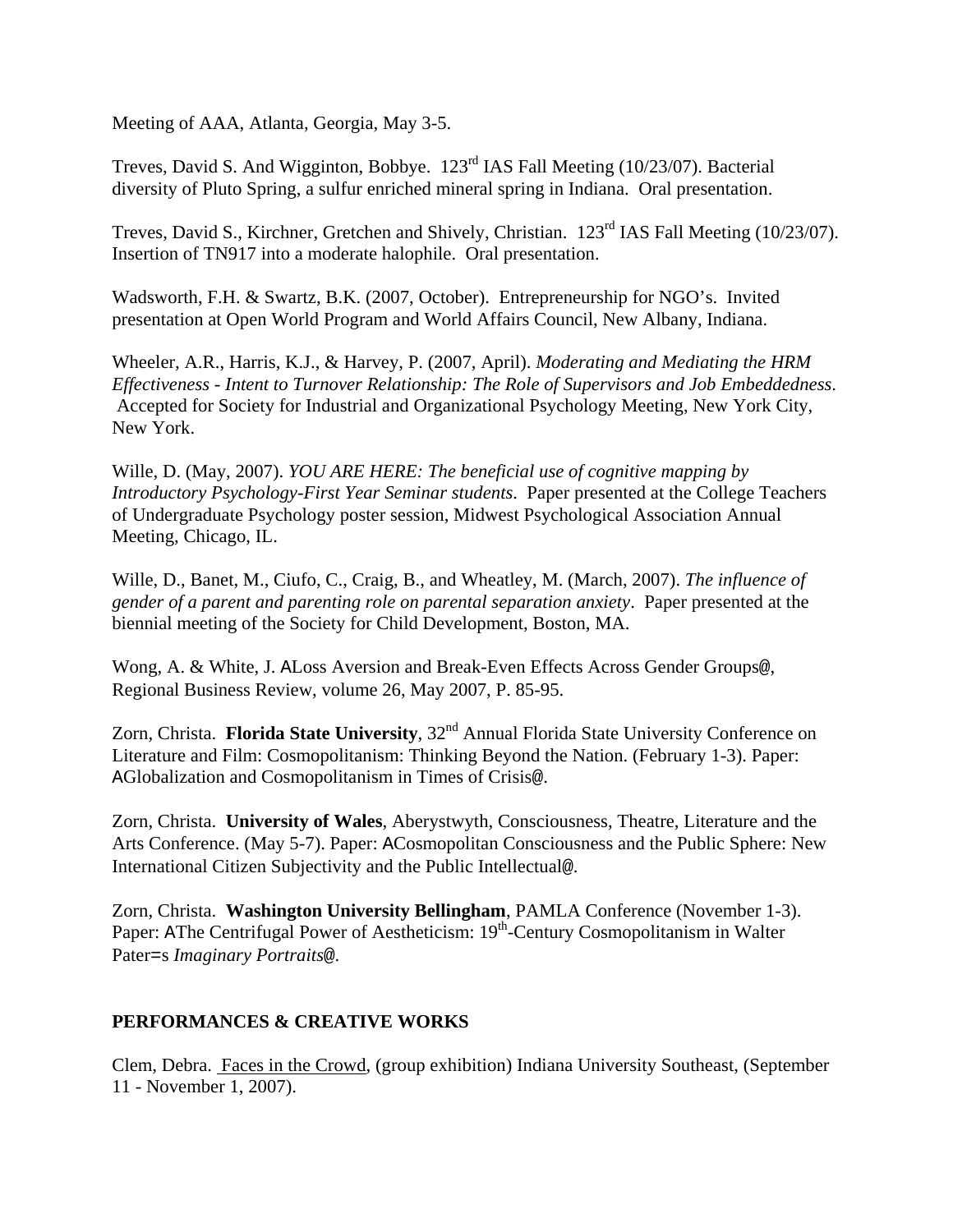Clem, Debra. Earth, Pyro Gallery, Louisville, KY (November 16-December 29, 2007).

Clem, Debra. Uncommon Wealth, (traveling invitational), A traveling exhibition of work by selected Al Smith Fellows to nine museums in Kentucky (September 2007 through June 2008).

Goldstein, Joanna. Piano Performance: Kentucky Center Chamber Players - Feb. 17, 2007 (U of L) Brahms Piano Quartet.

Goldstein, Joanna. Piano Performance: Steinways Alive (2 piano concert) - March 18, 2007  $(IUS)$ .

Goldstein, Joanna. Piano Performance: Kentucky Center Chamber Players - April 1, 2007 (IUS). Beethoven piano Trip, Op. 15; Rachmaninoff Trio Elegiaque No. 1, Op. 8; Chopin Introduction and Polonaise Brilliante; Cahuzac pastorale Cevenole; Shostakovich Trio No. 2, Op.67.

Goldstein, Joanna. Piano Performance: Kentucky Center Chamber Players - Sept. 30, 2007, U of L, Scharwenka Piano Trio, Op. 45.

Goldstein, Joanna. Piano Performance: Kentucky Center Chamber Players - Nov. 4, 2007, The Jazz Factory, Music of Billing, Beethoven, Faure, Kreisler, Larsen, Bunch.

Goldstein, Joanna. Piano Performance: Tchaikovsky Piano Cencerto - with the IUS Orchestra, Nov. 18, 2007.

Goldstein, Joanna. Piano Performance: Kentucky Center Chamber Players - Dec. 16, 2007, Belmont Village Retirement Home, Music of Billing, Beethoven, Faure, Kreisler, Larsen, Bunch.

Goldstein, Joanna. Cornet/Trumpet Performance: Commonwealth Brass Band - at the North American Brass Band Championships, March 29, 2007 (IUS).

Goldstein, Joanna. Cornet/Trumpet Performance: Commonwealth Brass Band - June 2, 2007 (Ashland, KY).

Goldstein, Joanna. Cornet/Trumpet Performance: IUS Concert Band - June 3, 2007 (IUS).

Goldstein, Joanna. Cornet/Trumpet Performance: Commonwealth Brass Band - June 10, 2007  $(IUS)$ .

Goldstein, Joanna. Cornet/Trumpet Performance: Commonwealth Brass Band - August 10, 2007 (Corydon, IN).

Goldstein, Joanna. Cornet/Trumpet Performance: Commonwealth Brass Band - November 11, 2007 (IUS).

Goldstein, Joanna. Cornet/Trumpet Performance: Commonwealth Brass Band - Dec. 11, 2007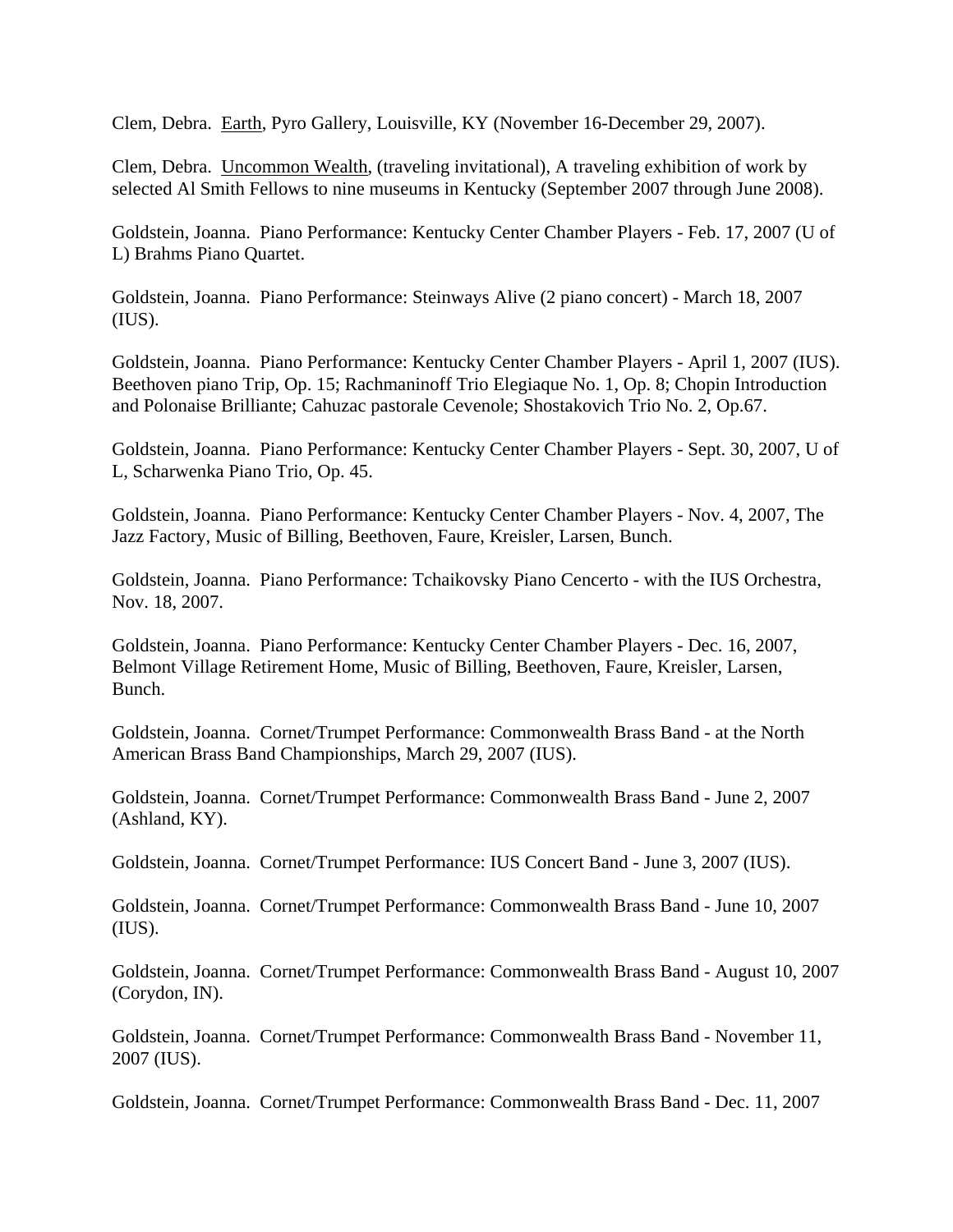(Edwardsville, IN).

Goldstein, Joanna. Cornet/Trumpet Performance: Commonwealth Brass Band - Dec. 12, 2007 (Holy Spirit Church, Louisville, KY).

Goldstein, Joanna. Cornet/Trumpet Performance: Commonwealth Brass Band - Dec. 15, 2007 (Oaklawn Nursing Home, Louisville, KY).

Goldstein, Joanna. Conducting: IUS Orchestra, IUS Concert Choir and New Albany HS Choir in Carl Orff's Carmina Burana - April 24, 2007 (IUS).

Goldstein, Joanna. Conducting: IUS Orchestra Pops Concert - June 16, 2007 (IUS).

Goldstein, Joanna. Conducting: Commonwealth Brass Band - Nov. 17, 2007 Veteran's Program (IUS).

Goldstein, Joanna. Conducting: IUS Orchestra - Nov. 18, 2007 (IUS).

Goldstein, Joanna. Conducting: IUS Orchestra - Dec. 9, 2007 Holiday Pops Concert (IUS).

Jackman, Michael. AWords of Summer@ (Spoken Word & Music Reading to Benefit the Coalition for the Homeless) - organized and read. August 2, 2007.

Jackman, Michael. AJazz and the Spoken Word.@ Reading at The Jazz Factory. Nov. 14, 2007.

Jones, Brian. Curator: Passion and Process: Impressions from America's Master Printmakers, Louisville Visual Art Association, KY. Exhibition: November 10, 2006-February 5, 2007.

Jones, Brian. Printed by Hand:; A National Invitational Printmaking Exhibitiion, Univeristy Galleries on Sycamore, Cincinnati, OH.

Jones, Brian. Faces in the Crowd, IUS, New Albany, IN.

Jones, Brian. Z20, Zephyr Gallery's 20<sup>th</sup> Anniversary Exhibition, Louisville, KY.

Jones, Brian. Time Lines, Frontiers in Printmaking, Illinois State University, Normal, IL. Lunsford, Christie. ADirector Showcase@, Technical Director. December 8-10, 2007.

Lunsford, Christie. ALend Me A Tenor@, Technical Director, Sound Designer. October 25-28 and November 2-4, 2007.

Meixner, Rebekkah. *Bus Stop.* Designer: Scenic, Lighting, Costume; Technical Director. February 22-25 & March 2-4, 2007

Meixner, Rebekkah. *All I Really Need to Know I Learned in Kindergarten*. Designer: Scenic; Technical Director. April 17-18, 2007.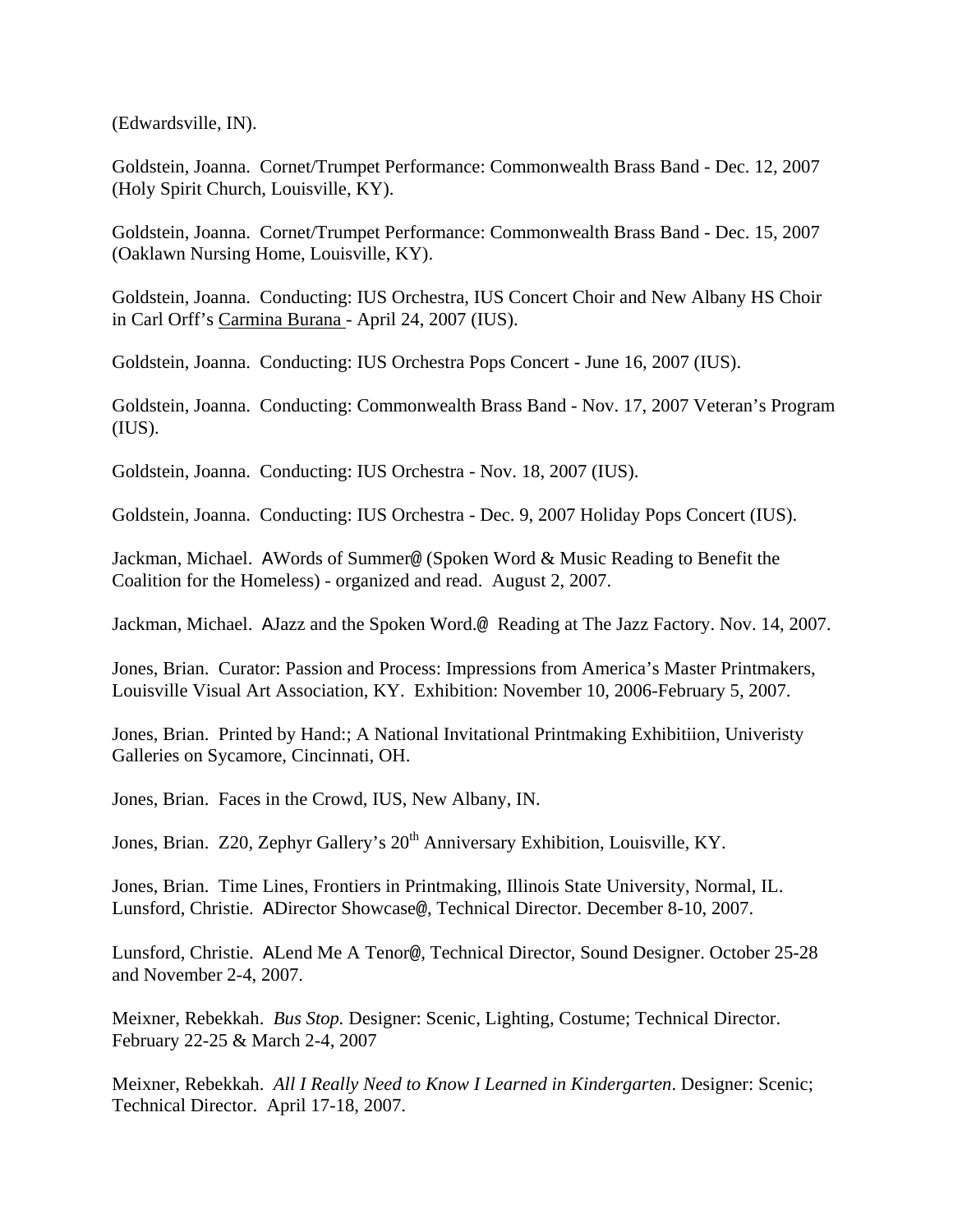Meixner, Rebekkah. *Opera Cabaret*. Designer: Scenic, Lighting; Technical Director. April 2007.

Meixner, Rebekkah. *Lend Me a Tenor*. Designer: Scenic, Lighting, Costume. October 25-28 and November 2-4, 2007.

Meixner, Rebekkah. *Director Showcase*. Stage Manager. December 8-10, 2007.

Meixner, Rebekkah. *My Name is Tracy*. Bunbury Theatre, Louisville, KY. Designer: Scenic, October 4-7, 2007.

Meixner, Rebekkah. *A Don't Hug Me Christmas Carol*. Bunbury Theatre, Louisivlle, KY. Designer: Scenic, December 5-22, 2007.

Moffett, Susan. EARTH Group Exhibition, Pyro Gallery, Louisville, KY.

Moffett, Susan. Visions From Voices, Kentucky Museum of Art and Craft, Louisville International.

Moffett, Susan. Latitude 55 N, Ardgillen Castle, Balbriggen, Ireland.

Moffett, Susan. Contemporary American Serigraphs, Downtown Campus, San Francisco State University, CA.

Moffett, Susan. Faces in A Crowd, Invitational Exhibit, Ronald Barr Gallery, IUS, New Albany, IN.

Whitesell, Marilyn. *Photographers in the Garden Gallery*, group show, PYRO Gallery, Louisville, KY.

Whitesell, Marilyn. *Earth*, member group show, PYRO Gallery, Louisville, KY.

Whitesell, Marilyn. *Faces in the Crowd*, Barr Gallery, Indiana University Southeast, New Albany, IN.

Whitesell, Marilyn. *Celebrating the Arts Across IU*, art faculty group show, IU Art Museum, Bloomington, IN.

#### **REVIEWS**

Allen, Anne. Review of *Pacific Encounters* by Steven Hooper. *Journal of the Polynesian Society*. Volume 116, Number 1, March 2007: 77-78.

Allman, Ronald. Textbook review of AMajor Principles of Media Law@, Wayne Overbeck,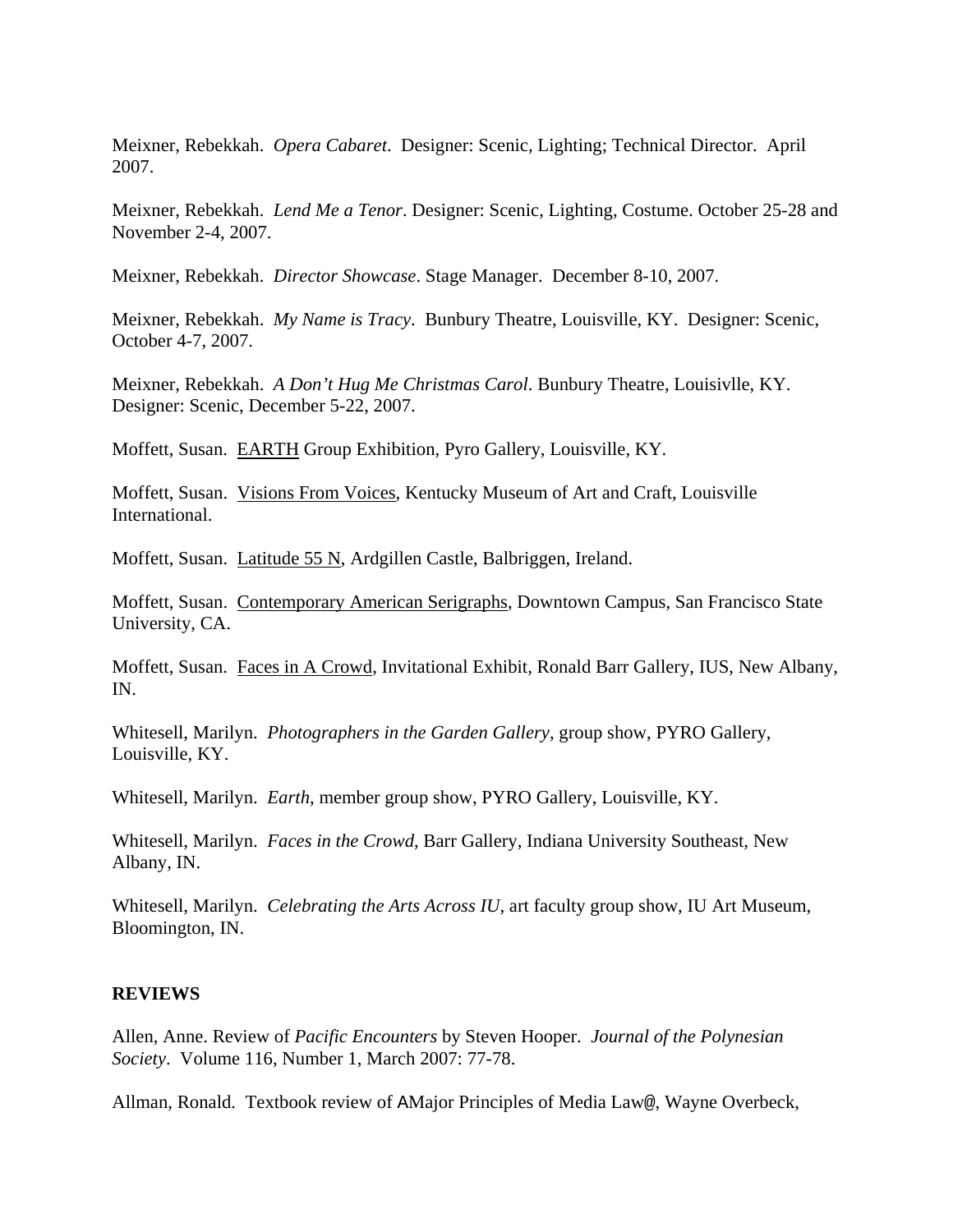September, 2007.

Baker, Crump. Reviewed the paper ARegularly and normality via lambda-open sets@ by Miguel, et al for publication in the *International Journal of Mathematics and Mathematical Sciences*.

Baker, Crump. Review of paper Aon p-open mappings@ by Zbigniew Duszynski for *Mathematical Reviews*.

Baker, Crump. Reviewed the paper ARecent progress in the theory of faint continuity by Arafa A. Naef for *Mathematics and Computer Modeling*.

Baker, Crump. Reviewed the paper AOn quasi gs-open and quasi gs-closed functions@ by N. Rajesh and E. Ekici for the *Bulletin of Malaysian Mathematical Sciences Society*.

Baker, Crump. Reviewed the paper ASlightly generalized continuous functions@ by I Zolutuna, et al. For the A*Kochi Journal of Mathematics*@.

Beeby, James. Book Review: *Greenbackers, Knights of Labor and Populists: Farmer-Labor Insurgency in the Late Nineteenth-Century South*. By Matthew Hild, *Journal of American History*, 94 (December 2007): 947.

Bowles, Donna. Manuscript Review: Lemone, K., Burke, K., & Hogan, M. (2007). *Medical-Surgical Nursing*, 4<sup>th</sup> ed. Prentice Hall: Upper Saddle River, NJ. Provided review of Chapter 14 Assessing Clients with Integumentary Disorders and wrote NCLEX\_RN items (20 each) for chapters 33 (Hematological Disorders), 40 (Assessment of Musculoskeletal Disorders) and 41 (Musculoskeletal Trauma).

Finkel, D. Review for BioMed Psychiatry: Improvement and decline of cognitive function in schizophrenia over one year: A longitudinal investigation using latent growth modeling

Finkel, D. Review for BioMed Neurology: An investigation of the shape of cognitive change in the older population

Finkel, D. Review for **British Journal of Psychology:** Hypermnesia: A further examination of age differences between young and old adults.

Finkel, D. Review for Intelligence: Inspection time and cognitive abilities in twins age 7 to 17 years: Age-related changes, heritability and genetic covariance

Finkel, D. Review for International Journal for the Psychology of Religion: The influence of religious fundamentalism, right-wing authoritarianism, and Christian orthodoxy on explicit and implicit measures of homosexual attitudes.

Finkel, D. Review for Journal of Experimental Psychology: Applied: Prediction of scholastic performance by psychophysical indicators of temporal resolution power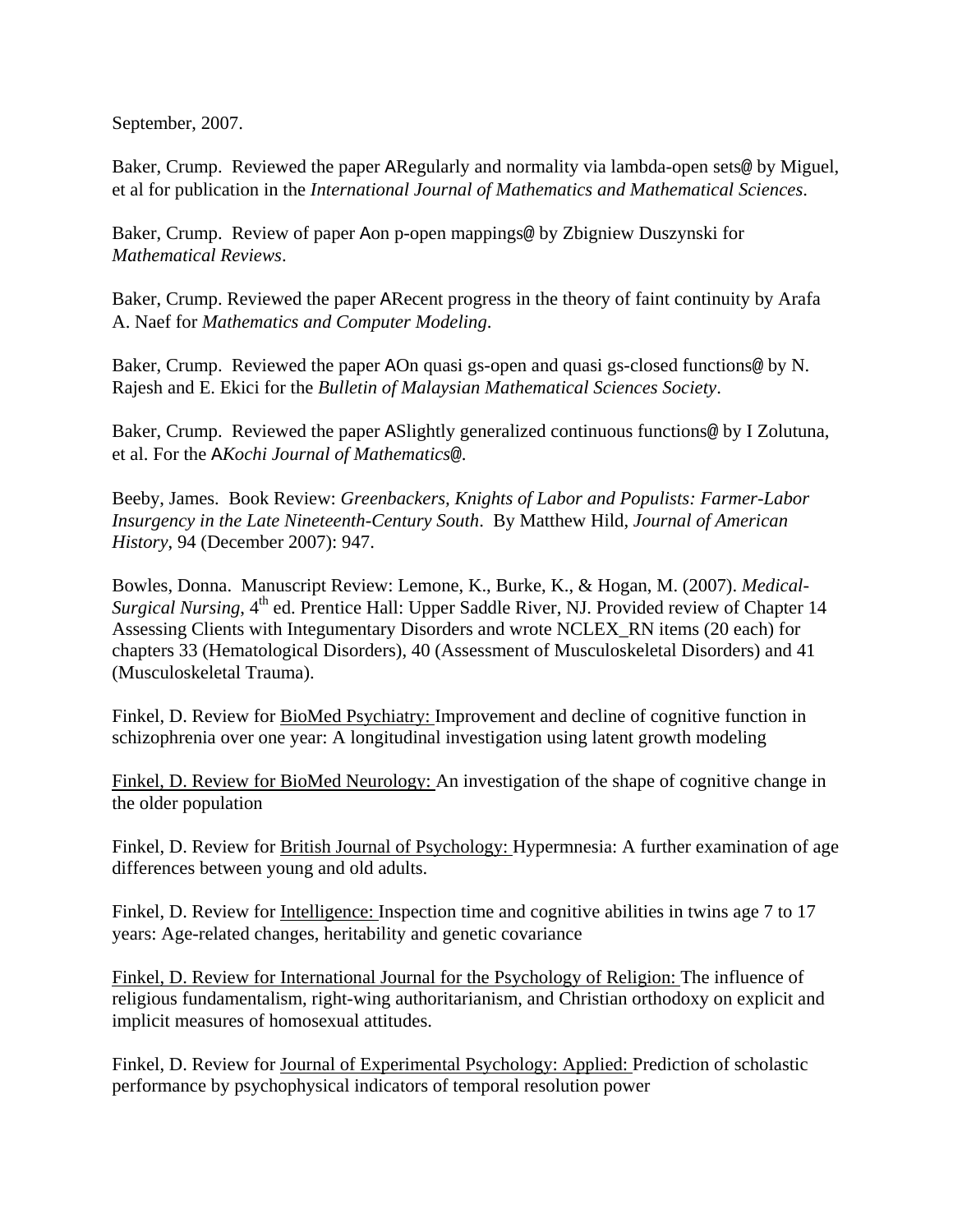Finkel, D. Review for Journals of Gerontology: Psychological Sciences: Storage and Executive Components of Working Memory: Integrating Cognitive Psychology and Behavior Genetics in the Study of Aging

Finkel, D. Review for Journals of Gerontology: Psychological Sciences: The effects of individual lifestyles on cognitive deterioration among 2000 pairs of elderly twins

Finkel, D. Review for Journal of Personality and Individual Differences: Religiosity moderates genetic and environmental etiology of personality

Finkel, D. Review for Journal of Personality and Social Psychology: Continuity and change in temperament during adolescence

Finkel, D. Review for Journal of Political Psychology: Religiosity, authoritarianism and Iranian socio-political beliefs: A survey study

Finkel, D. Review for Learning and Individual Differences: A twin-family study of general IQ Psychology and Aging

Finkel, D. Review for Learning and Individual Differences: Smarter in middle age, faster in old age: A cross-lagged panel analysis of reaction time and cognitive ability over 13 years in the Scottish Twenty-07 Study

Finkel, D. Review for Psychological Bulletin: The Slowing of Simple Reaction Time: From Galton to the Present

Finkel, D. Review for Psychological Medicine: Cognitive Intraindividual Variability and Familial Transmission of Psychopathology

Finkel D. Review for Twin Research and Human Genetics: Heritability of Wisconsin Card Sorting Test (WCST) and Stroop Color-word Test Performance in Normal Individuals: Implications for the Search for Endophenotypes

Forinash, K. Review of the paper IJCEELL SFN: >Organization and development of web laboratory for engineering education= for publication in the journal International Journal of Continuing Engineering Education & Lifelong Learning (IJCEELL).

Forinash, K. Review of the paper MS21085 AOn the need to enhance physical insight via mathematical skills@ 6/8/07 Author: S. Roja for American Journal of Physics.

Hall, Bryan. Review of Robert Hanna, *Kant, Science, and Human Nature* (Cambridge, 2006), *Review of Metaphysics*, 61, 2007, pp. 422-424.

Hollenbeck, J.E. "Do you have HEP?" *The Hoosier Science Teacher*. Hoosier Association of Science Teachers, Inc. Indiana State University, Terre Haute, IN.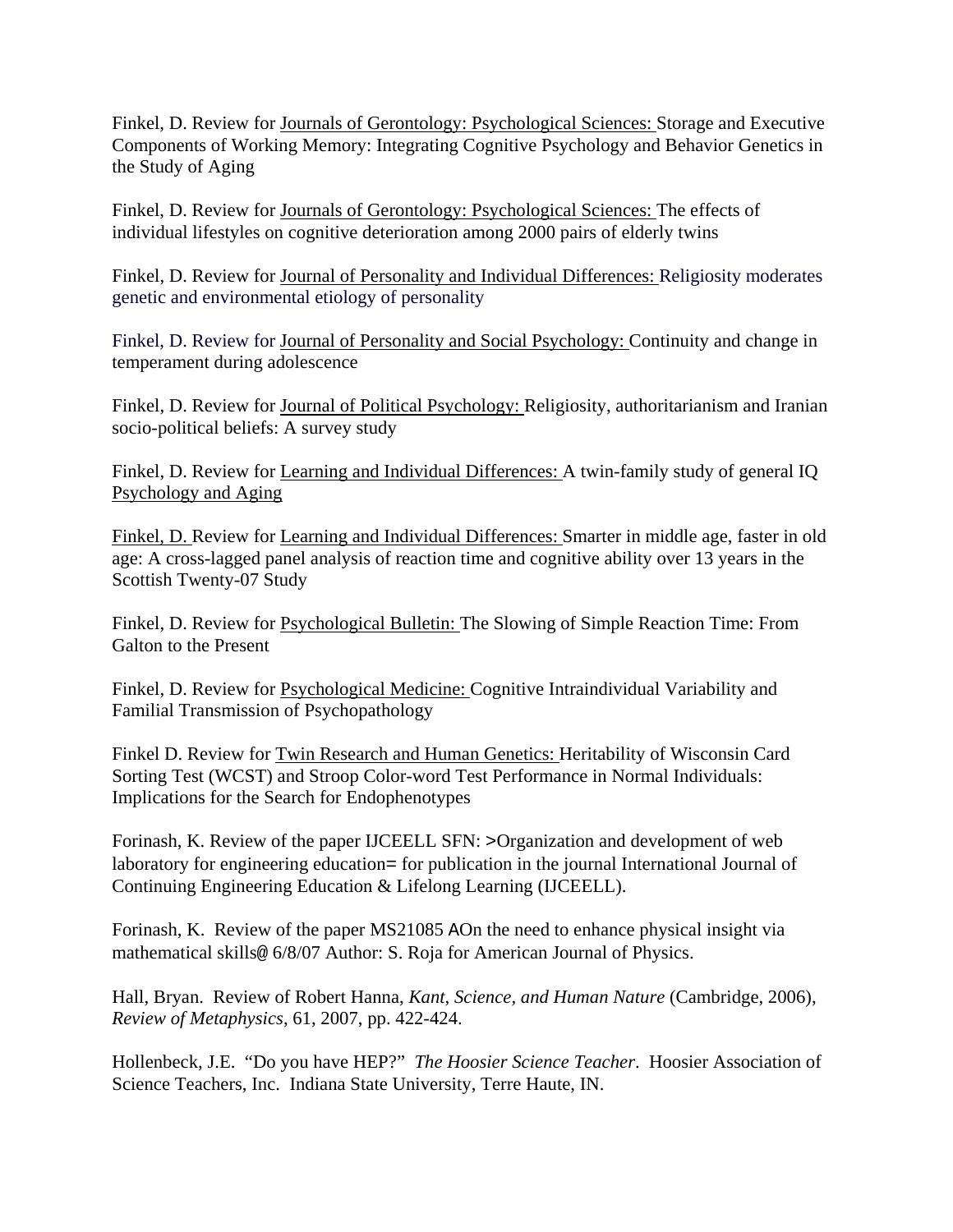Hollenbeck, J.E. "The Use of Metaphors and Story Telling in Science" *The Hoosier Science Teacher*. Hoosier Association of Science Teachers, Inc. Indiana State University, Terre Haute, IN.

Hollenbeck, J.E. "Using the Egg to Teach Cell Structure" *The Hoosier Science Teacher*. Hoosier Association of Science Teachers, Inc. Indiana State University, Terre Haute, IN.

Hollenbeck, J.E. "Application of Recently Discovered Kinase Agents in Influenza Viral Replication" Interfact, a journal of the Royal Society, London. United Kingdom

Hollenbeck, J.E. Review of V. Lamanauskas, M. Vilkoniene, R. Volkonis (Lithuania). The Chemistry Component of Natural Science in Primary and Basic School: Some Major Issues in *Bulgarian Journal of Science and Education Policy (BJSEP),* University of Sofia. Sofia, BIG

Hollenbeck, J.E. Review of Kostova (Bulgaria). A System Approach to Environmental Education. In *Bulgarian Journal of Science and Education Policy (BJSEP)*, University of Sofia. Sofia, BIG

Reid, J. Blind review of article, *Heart failure and pregnancy: Caring for the patient with cardiomyopathy*. American Journal of Nursing, 2007.

Reid, J. Blind review of article, *Breastfeeding may reduce procedural pain in neonates*. American Journal of Nursing, 2007.

Reid, J. Blind review of article, *The importance of substance abuse screening before and during pregnancy*. American Journal of Nursing, October 2007.

Reid, J. Review: Karch, K. (2006). *Focus on nursing pharmacology* (4<sup>th</sup> ed.) Chapters 34, 35, and 36 for Lippincot, Williams and Wilkins, October, 2007.

Reid, J. Blind review of article, *Evaluation of the satisfaction and usefulness of web-based education program for breast cancer patients*. Computers in Nursing, December, 2007.

Reid, J. Blind review of a text chapter Care of the developing child, *Maternal-child nursing: Caring for mothers, children and families across care settings*. G.A. Davis, July 2007.

Reid, J. Blind review of article, *Usability of a tailored intervention for computers, informatics nursing*, Computers in Nursing, June, 2007.

Reid, J. Blind review of article. *Not all female patients are straight: Six strategies for providing nursing care to lesbians*. American Journal of Nursing, June, 2007.

Reid, J. Blind review of article, *Magnesium sulfate and safe practice in obstetrics*. American Journal of Nursing. May, 2007.

Reid, J. Blind review of article, *Not tonight dear: The elusive female libido*. American Journal of